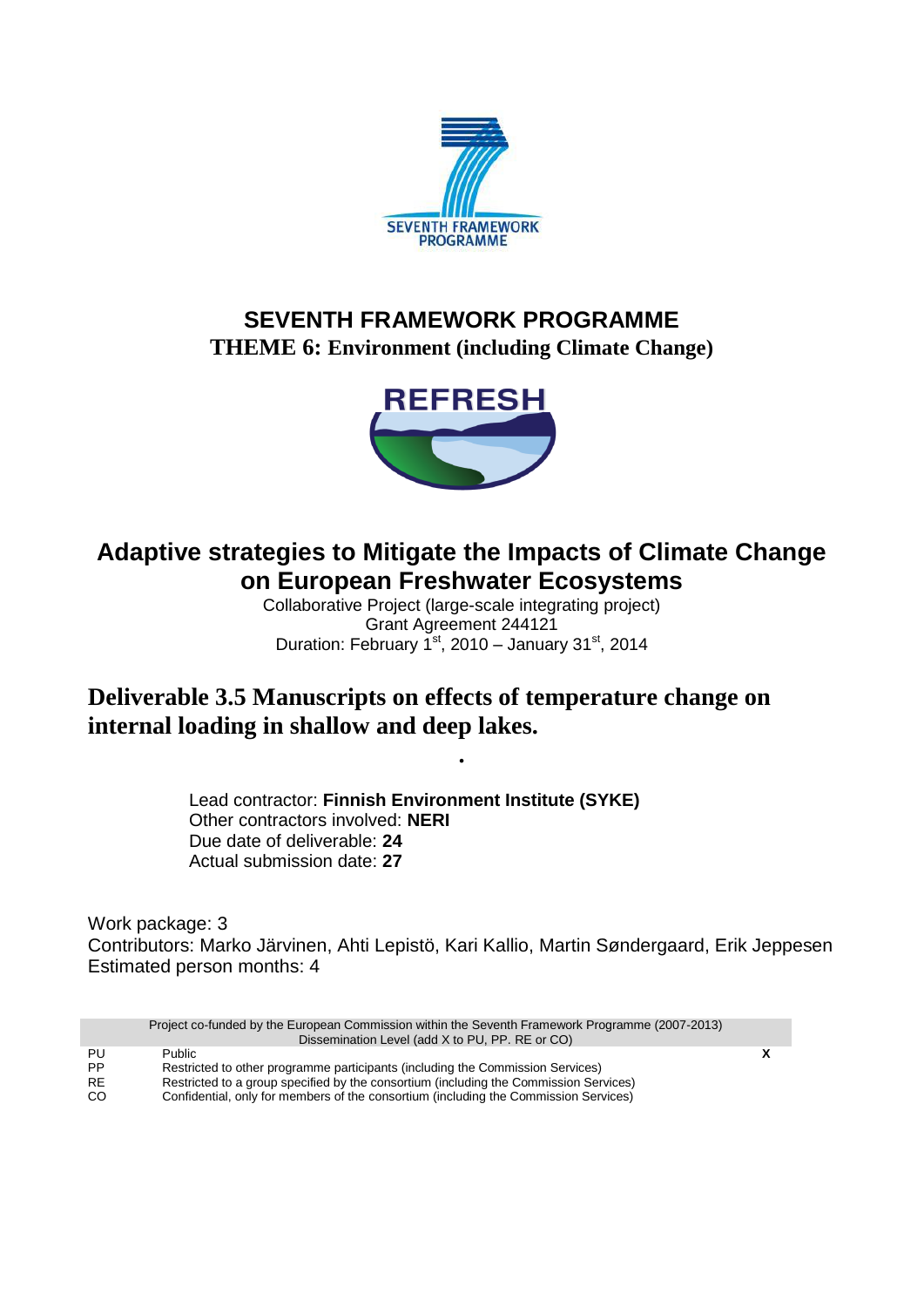# **Abstract**

*Internal loading has a fundamental role in the nutrient recycling and ecosystem functioning of large and shallow lakes, but it can also influence deep lakes. This deliverable includes one article and a manuscript, that deal with the temperature-induced changes on internal loading in shallow and deep lakes, and long-term trends and seasonal changes in P retention in shallow Danish lakes.*

#### *Manuscript by Järvinen et al.*

Marko Järvinen, Kari Kallio & Ahti Lepistö Effects of temperature changes on internal loading in shallow and deep lakes Manuscript

*Impacts of temperature changes on the internal loading of nutrients in shallow and deep lakes were assessed using high-frequency monitoring data from a shallow eutrophic lake basin in southern Finland and output from literature. Temperature affects internal loading largely by influencing stability of the water column, and the duration of the ice-covered period. Resultant responses to the duration and intensity of stratification and mixing influence the primary drivers of internal nutrient loading in the water column and the water-sediment interface: dissolved oxygen concentrations, Redox-conditions, temperature-dependent metabolism and microbial degradation, and resuspension. Higher temperature is likely to lead to longer and stronger stratification episodes in summer which may increase the importance of*  $O_2$  *and Redox conditions in the phosphorus (P) release relative to resuspension in relatively shallow lakes. In deep lakes, longer stratification results in accumulation of nutrients in the hypolimnion and the nutrients typically become available to upper water layers only after degradation of thermal stratification in autumn or by partial breakdown of the thermocline. This together with expected delayed freezing dates in future can strengthen and prolong the duration of autumnal diatom and cyanobacterial blooms also in deep lakes. Daily data from Säkylän Pyhäjärvi support the finding that shallow lakes react rapidly to changes in thermal regime, and mixing brings nutrients and other suspended material to surface water layers which will increase algal biomass and also the probability for cyanobacterial blooms.*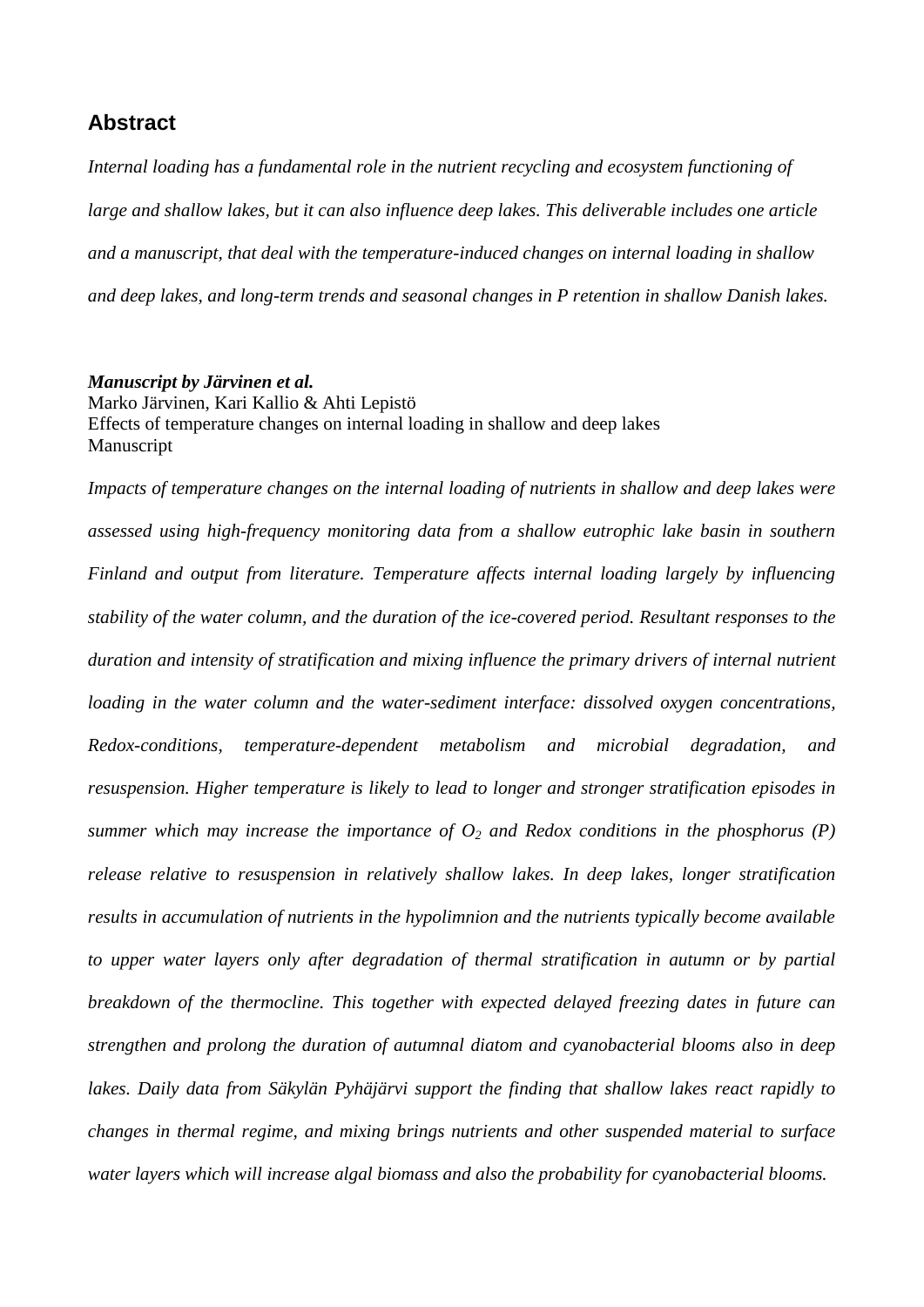#### *Article by Søndergaard et al.*

Martin Søndergaard, Rikke Bjerring & Erik Jeppesen Persistent internal phosphorus loading during summer in shallow eutrophic lakes. Hydrobiologia DOI 10.1007/s10750-012-1091-3 (Springer Online FirstArticles 2012)

*Twentyone years of monthly mass balance and lake chemistry data from six shallow eutrophic and fast flushed eutrophic Danish lakes were used to investigate long-term trends in yearly and seasonal patterns of P retention. In only one of the lakes, the external P input has experienced major changes during the last >20 years. The lakes showed a distinct seasonal pattern with high P concentrations and typically negative P retention during summer (up to -300% of the external loading from May to August). During winter, P retention was up to 50% of the external loading from December to April. Internal P loading from the sediment delayed lake recovery by approximately 10 years in the lake with the most recently reduced external loading, but in all the lakes net release of P from the sediment occurred during summer. P release in the lakes has not abated during the past decade, indicating that the sediment of eutrophic and turbid shallow lakes remains a net source of P during summer. The seasonal variations in P retention became more pronounced with increasing P levels, and retention decreased with increasing temperature, but increased if clear water conditions were established.*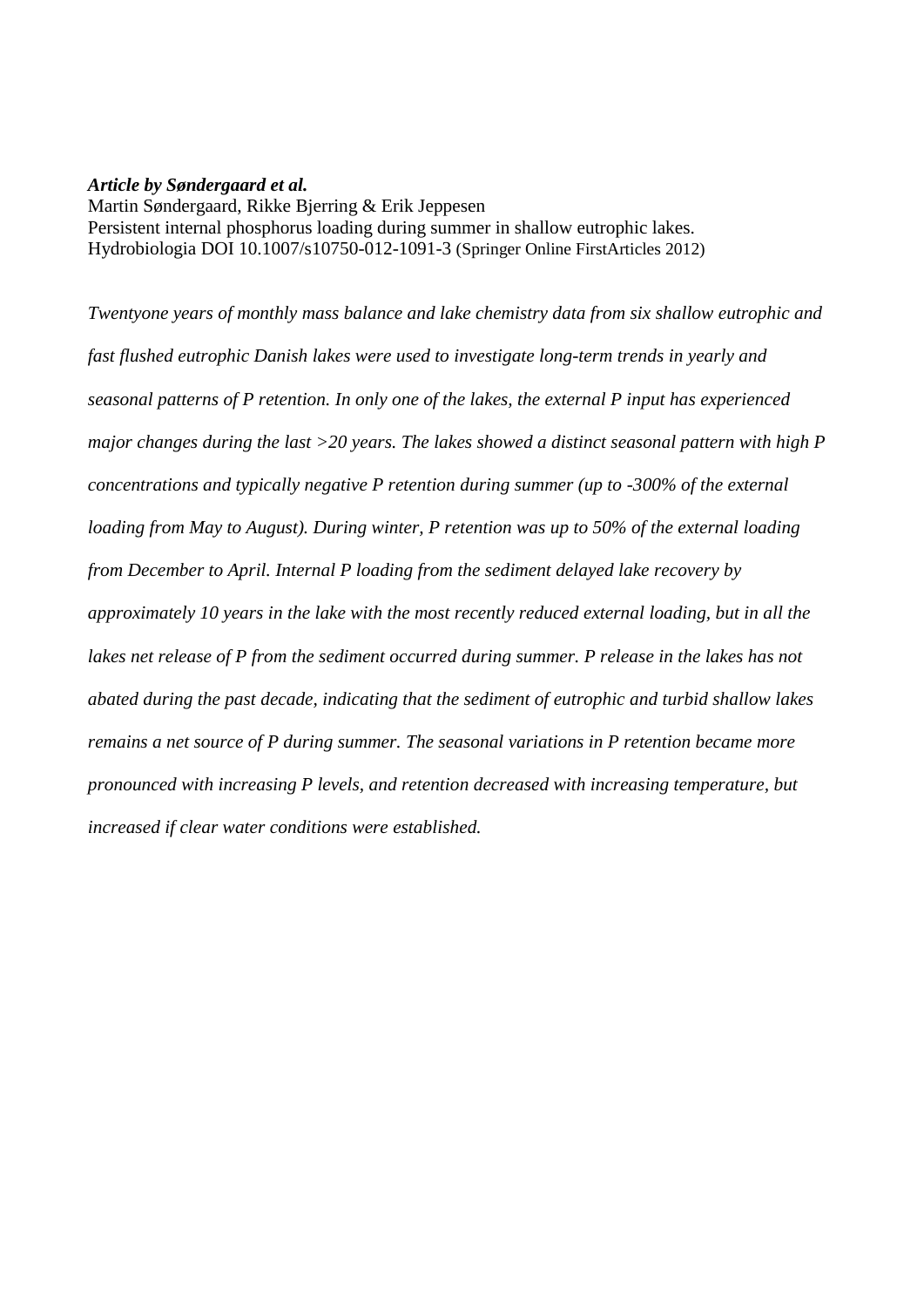| $\mathbf{1}$   |                                                                                                                     |
|----------------|---------------------------------------------------------------------------------------------------------------------|
| 2              | Manuscript                                                                                                          |
| 3              |                                                                                                                     |
| $\overline{4}$ |                                                                                                                     |
| 5              |                                                                                                                     |
| 6              | EFFECTS OF TEMPERATURE CHANGES ON INTERNAL LOADING IN SHALLOW AND                                                   |
| 7              | <b>DEEP LAKES</b>                                                                                                   |
| $8\,$          |                                                                                                                     |
| 9              |                                                                                                                     |
| 10             | Marko Järvinen <sup>1</sup> , Kari Kallio <sup>2</sup> & Ahti Lepistö <sup>3</sup>                                  |
| 11             |                                                                                                                     |
| 12             |                                                                                                                     |
| 13             | <sup>1</sup> Finnish Environment Institute (SYKE), Freshwater Centre, The Jyväskylä Office, Survontie 9             |
| 14             | (Technopolis), FI-40500 Jyväskylä, Finland                                                                          |
| 15             |                                                                                                                     |
| 16             | <sup>2</sup> Finnish Environment Institute (SYKE), Marine Research Centre, P.O. Box 140, FI-00251 Helsinki, Finland |
| 17             |                                                                                                                     |
| 18             | <sup>3</sup> Finnish Environment Institute (SYKE), Freshwater Centre, P.O. Box 140, FI-00251 Helsinki, Finland      |
| 19             |                                                                                                                     |
| 20             |                                                                                                                     |
| 21             |                                                                                                                     |
| 22             |                                                                                                                     |
| 23             |                                                                                                                     |
| 24             | Corresponding author: Marko Järvinen                                                                                |
| 25             | e-mail: marko.jarvinen@environment.fi, tel. +358-400-148758, fax +358-14-4497192                                    |
| 26             |                                                                                                                     |
| 27             |                                                                                                                     |
| 28             |                                                                                                                     |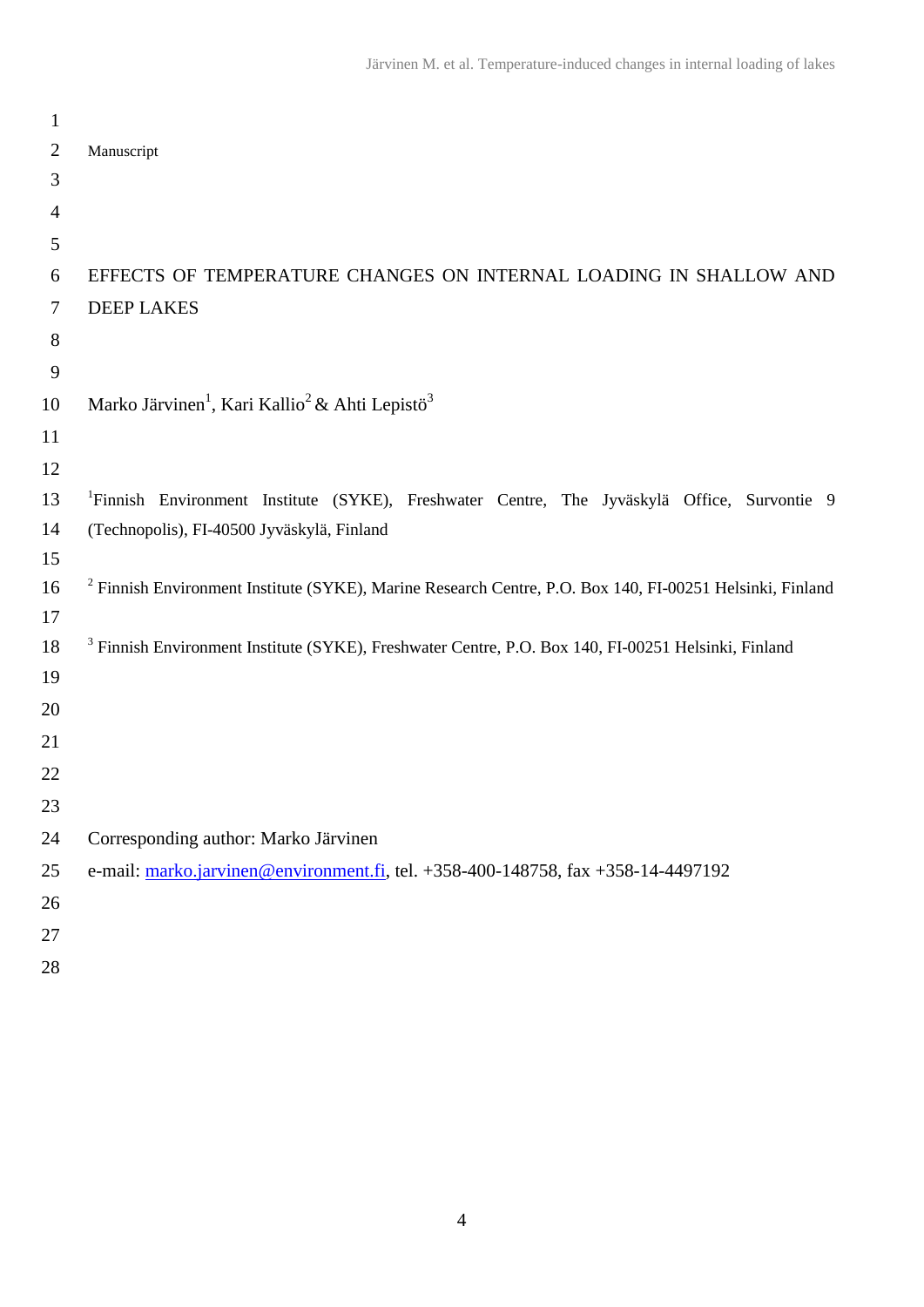## **Abstract**

## 

 Impacts of temperature changes on the internal loading of nutrients in shallow and deep lakes were assessed using high-frequency monitoring data from a shallow eutrophic lake basin in southern Finland and output from literature. Temperature affects internal loading largely by influencing stability of the water column, and the duration of the ice-covered period. Resultant responses to the duration and intensity of stratification and mixing influence the primary drivers of internal nutrient loading in the water column and the water-sediment interface: dissolved oxygen concentrations, Redox-conditions, temperature-dependent metabolism and microbial degradation, and resuspension. Higher temperature is likely to lead to longer and stronger stratification episodes in summer which 39 may increase the importance of  $O_2$  and Redox conditions in the phosphorus (P) release relative to resuspension in relatively shallow lakes. In deep lakes, longer stratification results in accumulation of nutrients in the hypolimnion and the nutrients typically become available to upper water layers only after degradation of thermal stratification in autumn or by partial breakdown of the thermocline. This together with expected delayed freezing dates in future can strengthen and prolong the duration of autumnal diatom and cyanobacterial blooms also in deep lakes. Daily data from Säkylän Pyhäjärvi support the finding that shallow lakes react rapidly to changes in thermal regime, and mixing brings nutrients and other suspended material to surface water layers which will increase algal biomass and also the probability for cyanobacterial blooms.

- 
- 
- 

# **Keywords**

resuspension, mixing, thermal stratification, phosphorus, climate change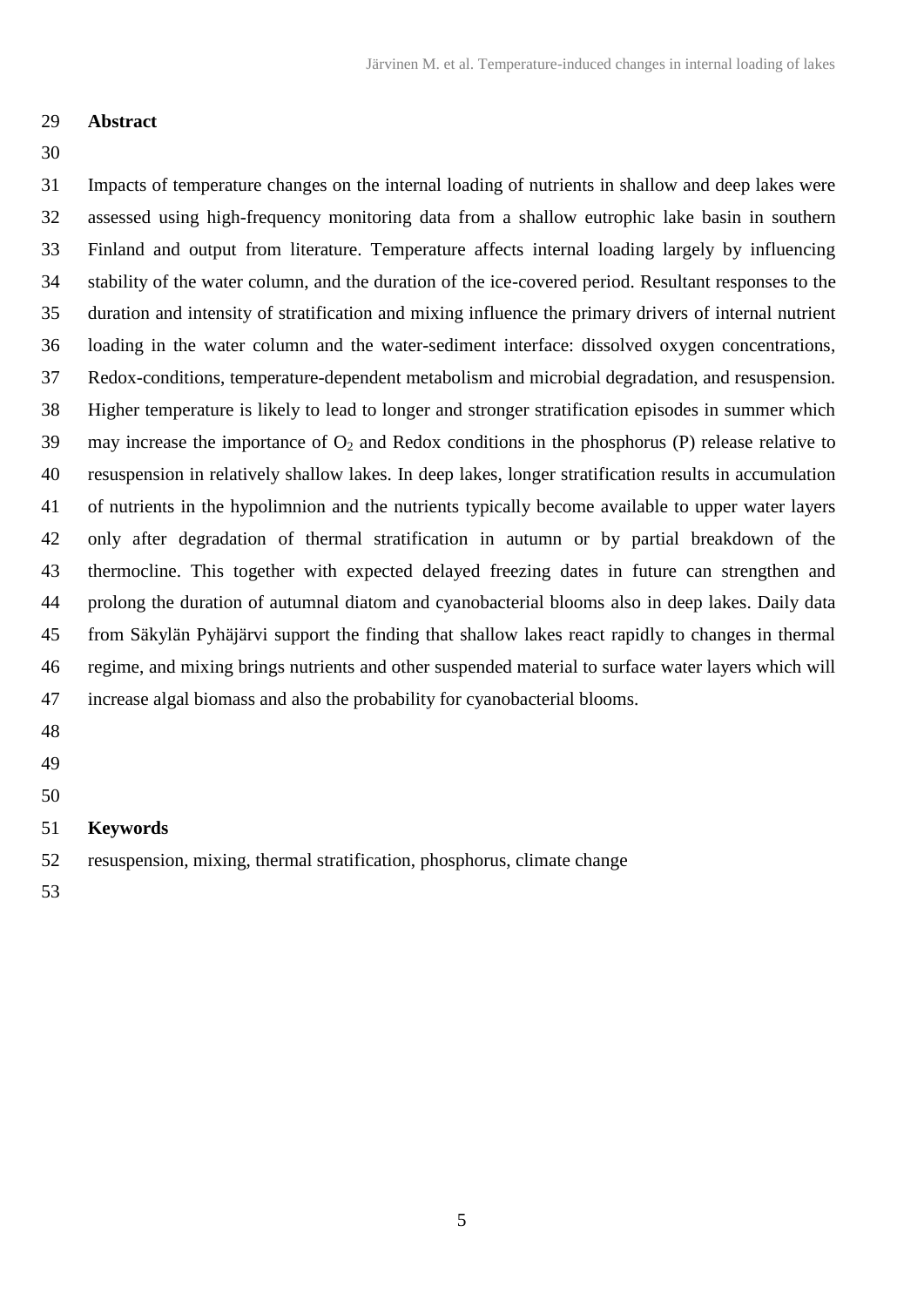### **Introduction**

 Internal loading of nutrients has a fundamental role in the nutrient recycling of large and shallow lakes and it is often the reason for the failure or delay of successful lake management of eutrophic (shallow) lakes, by supporting blooms of diatoms and harmful cyanobacteria, also after reductions in external nutrient loading (e.g. Søndergaard et al. 2003, 2012, Håkanson 2004, French & Petticrew 2007). The ultimate reason behind internal loading is generally a long eutrophication history: external loading has led to high lake nutrient levels, increased phytoplankton biomass and increased sedimentation of organic matter to the bottom areas of the lake, which eventually leads to phosphorus (P) release from the P-rich surface sediments (e.g. Kleeberg & Kozerski 1997, Ventelä et al. 2011).

 Internal loading of nutrients in lakes depends on several mechanisms and in-lake processes that are often coupled to each other: water temperature, resuspension, Redox conditions, pH, iron (Fe) chemistry, chemical diffusion, bioturbation, mineralization and microbial processes in the sediments and the presence of macrophytic vegetation in the littoral and shallow lake areas (e.g. Boström et al. 1982, Søndergaard et al. 2003, Niemistö 2008). Many of the listed mechanisms have a strong dependency on the meteorological forcing and they are thus sensitive to any changes in future climate (French & Petticrew 2007, Adrian et al. 2009, Pettersson et al. 2010).

 Air temperature, wind speed, cloud cover and turbulent kinetic energy are the principal drivers of thermal stability of the water column that is expressed as the depth of the thermocline, and changes in thermal stratification and mixing of lakes (Imboden et al. 1983, Adrian et al. 2009). Shallow lakes typically have weak thermal stability which increases the likelihood of intermittent breakdowns of stratification during the open water periods even under moderate wind conditions.

 Effects of climate change on lakes are complex (e.g. Blenckner 2001, George 2010). Responses are modified by regional differences, and they strongly depend on the characteristics of the catchment and lake mixing regimes (Blenckner 2001, Nõges et al. 2009, Adrian et al. 2009). It is evident that internal loading has a key influence on the nutrient availability and ecosystem productivity in eutrophic shallow lakes, and frequently mixing polymictic lakes (Kleeberg & Kozerski 1997, Søndergaard et al. 2003, 2012). Due to shallowness and small water volume, shallow lakes are also likely more susceptible to direct impacts of changes in temperature. Internal loading caused by mixing events and internal wave activity can also be important in the shallow and isolated parts or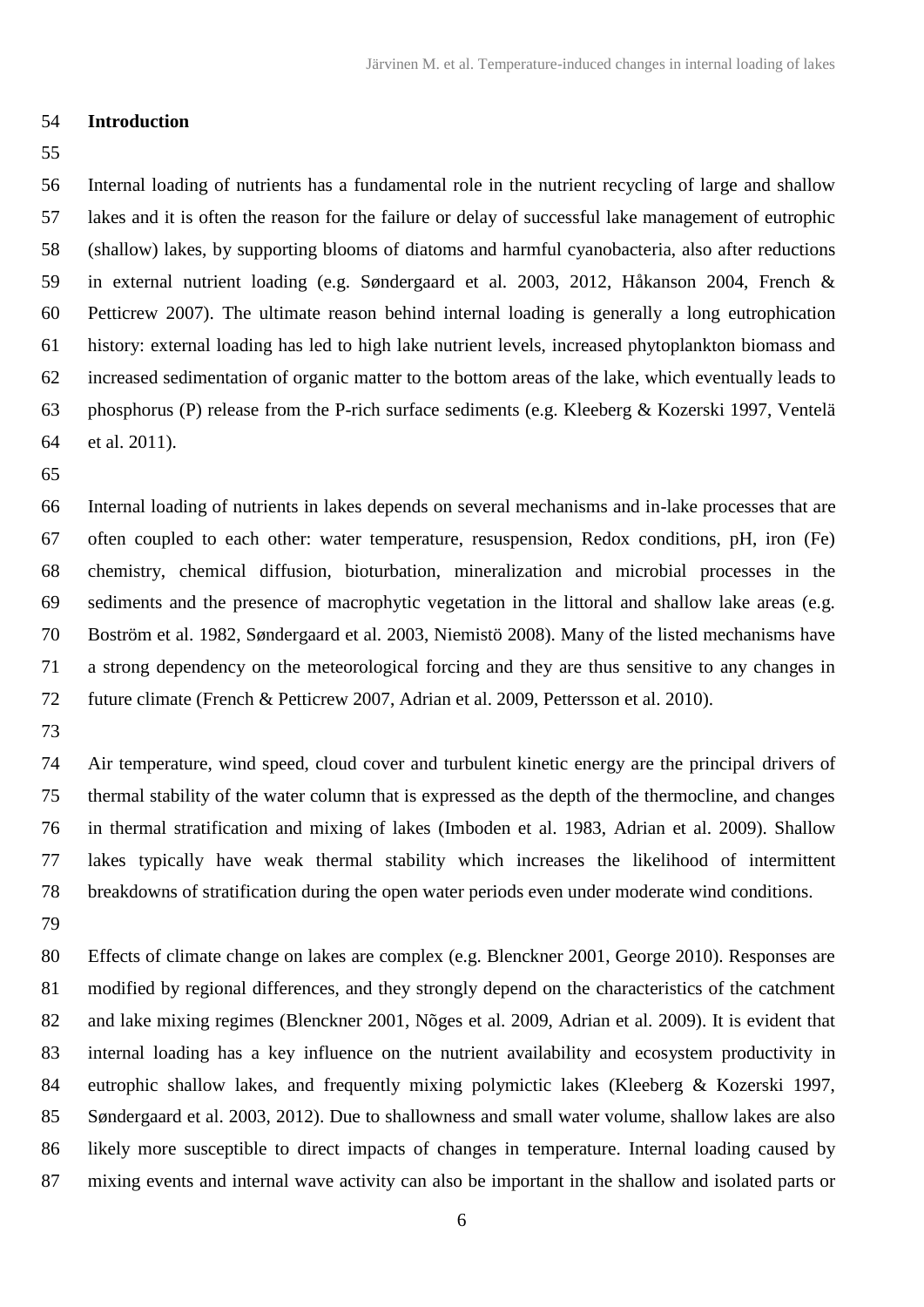in the littoral of deep dimictic lakes, and obviously in the pelagial during spring and autumn overturns (e.g. Niemistö 2008).

 Here were discuss on how temperature-induced changes affect internal nutrient loading in lakes with varying depth by using results from a shallow Finnish polymictic lake and output from literature. We demonstrate that the internal loading have importance throughout the summer in shallow lakes, whereas in the pelagial of dimictic deep lakes the impacts of internal loading are generally discernible following the late summer-autumn break-down of stratification. As the temperature increase accelerates many mechanisms of internal loading (e.g. Nõges et al. 2011a), we suggest that in the future warmer climate, P release in shallow lakes is likely to increase. Although macrophyte communities play an important role in the recycling of nutrients and overall the ecosystem functioning of shallow lakes (Jeppesen et al. 1997, Søndergaard et al. 2003) their responses to temperature changes and implications to internal loading will not be dealt here.

## **Methods**

## 

 The study is largely based on high-frequency (one hour measurement interval) monitoring data from May-October 2009 from the shallow and polymictic lake Pyhäjärvi (Säkylä, SW Finland. 106 Pyhäjärvi is a large (155 km<sup>2</sup>) and shallow ( $z_m = 5.5$  m) lake suffering from eutrophication. Increased eutrophication of Pyhäjärvi has been a major concern since the late 1980s as blooms of cyanobacteria became more frequent particularly during the 1990s. Between 1970 and 1992 total P (TP) concentrations doubled, but have decreased since then (Ventelä et al., 2007). Recently, new information of spatial variability of cyanobacterial biomass in different parts of the lake has been obtained from moving-boat transect measurements (Lepistö et al., 2010). The main concerns for the status of the lake, also with respect to changing climate, are possible changes in external nutrient loads (Ekholm et al., 1997, Ventelä et al., 2011).

 For Pyhäjärvi, hourly vertical profiles of water temperature and oxygen were recorded at the depths of 5, 10 and 19 m by a real-time lake raft which located in the deepest part of lake in May-October 2009 (Kallio et al., 2010). Turbidity, chlorophyll *a* fluorescence (phytoplankton biomass) and phycocyanin fluorescence (cyanobacteria biomass) have been recorded hourly during the same period at the depth of 1 m. Water chemistry data (see below for details) have been collected manually from the depths of 1, 5, 10, 15, 20 and 24 m in 1980-2008 and in 2009-2011 from the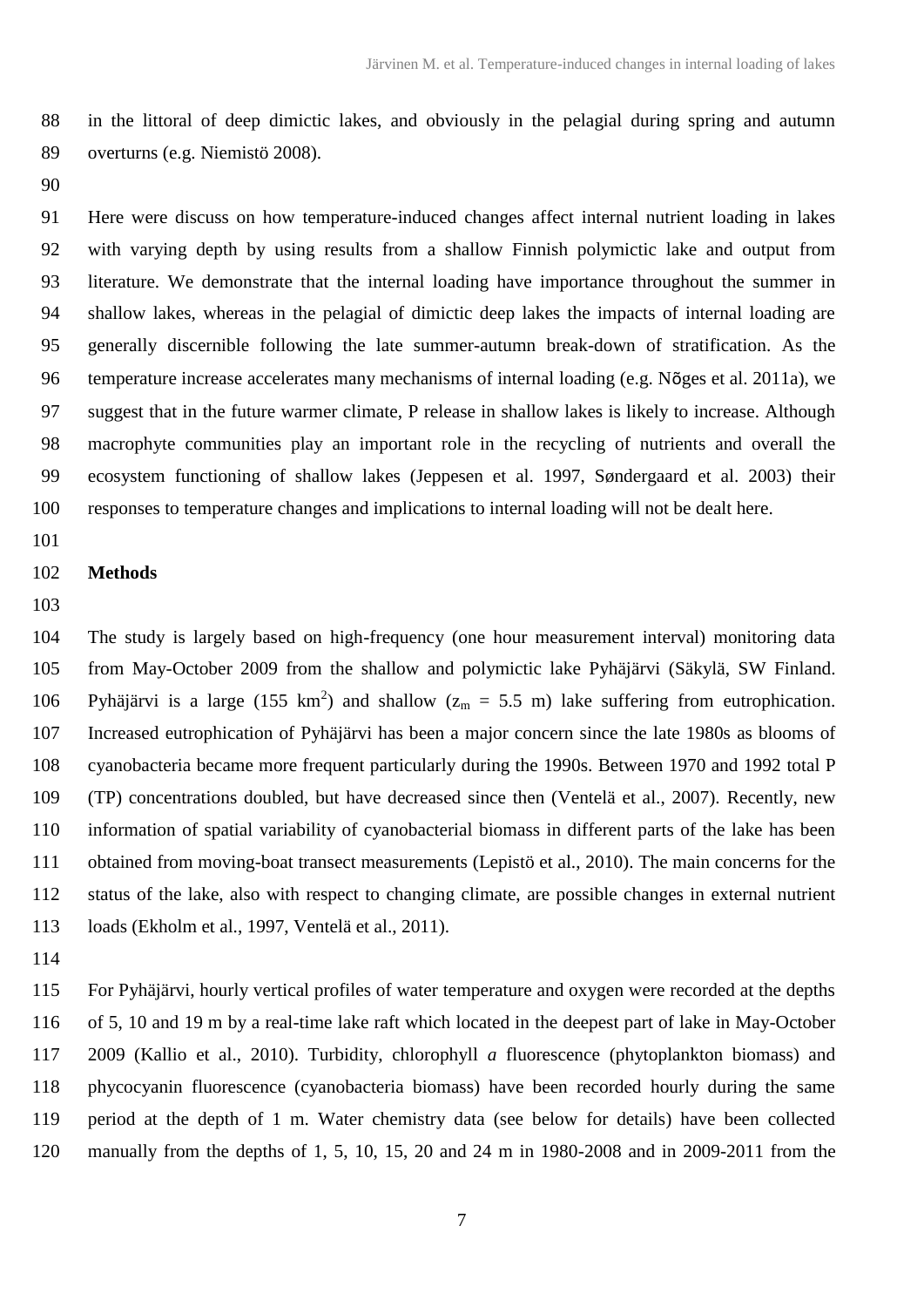depths of 1, 15 and 24 m. The results from the depths of 0-5 and 15-24 m were averaged to represent values in the epi- and hypolimnion, respectively.

124 Phosphate phosphorus (PO<sub>4</sub>-P), total phosphorus (TP), ammonium nitrogen (NH<sub>4</sub>-N) and iron (Fe) were analyzed using standard methods (e.g. APHA, 2000). Stability of the water column was 126 calculated as the Schmidt stability  $(J \ m^{-2})$  from the daily water temperature profiles. The stratification periods were distinguished from the mixing/weak stratification periods using the 128 stability criterium of  $>3.5$  J m<sup>-2</sup>, which corresponded well with the water temperature difference 129 exceeding 1 °C between the surface and the bottom layer.

 For the synthesis we also compiled results from previously published studies dealing with internal loading and its mechanisms as well as its relationships with the meteorological forcing and the future climate change.

## **Results and discussion**

 Temperature affects internal loading indirectly by influencing the stability conditions of the water column (Soranno et al. 1997, Wilhelm & Adrian 2008, Niemistö et al. 2007, 2009). High-resolution measurements of water temperature show that stability conditions of Säkylän Pyhäjärvi changed rapidly during the open water season of 2009 (Fig. 1). Stratification collapsed several times during the measurement period, being strongest from late June till early July. The periods of low stability 142 were discernible as increased deep water concentrations of  $O<sub>2</sub>$ , and turbidity of the uppermost water layers, both indicating increased mixing of the water column (Fig. 1). Despite intermittent mixing 144 periods during summer, which temporarily improved hypolimnetic  $O_2$  concentrations, deep water O<sub>2</sub> decreased throughout the summer from mid-June until the start of autumn turn-over in mid-146 August. As a whole,  $O_2$  and P concentrations in the hypolimnion differed between the contrasting 147 stability conditions in Pyhäjärvi in 2009-2010. O<sub>2</sub> concentrations were significantly lower (p=0.006, 148 Mann-Whitney U-test, n=12) and  $PO_4$ -P concentrations higher (p=0.004, n=12) in the hypolimnion during periods of stratification (Fig. 2; see also Fig.1). The same was observed for ammonium- nitrogen (NH4-N; p=0.002) where hypolimnetic concentrations were on average 4.5-times higher 151 (180 µg  $I^{-1}$ , n=5) during stratified periods than during mixed periods (40 µg  $I^{-1}$ , n=7) in June- September. Total-P concentrations were at the same level (p=0.328 epi; p=0.082 hypo, n=12) 153 among the different stability periods, and also the epilimnetic  $PQ_4-P$  did not differ significantly 154 between the periods (p=0.195, n=12) (Fig. 2). There are also large annual differences in the summer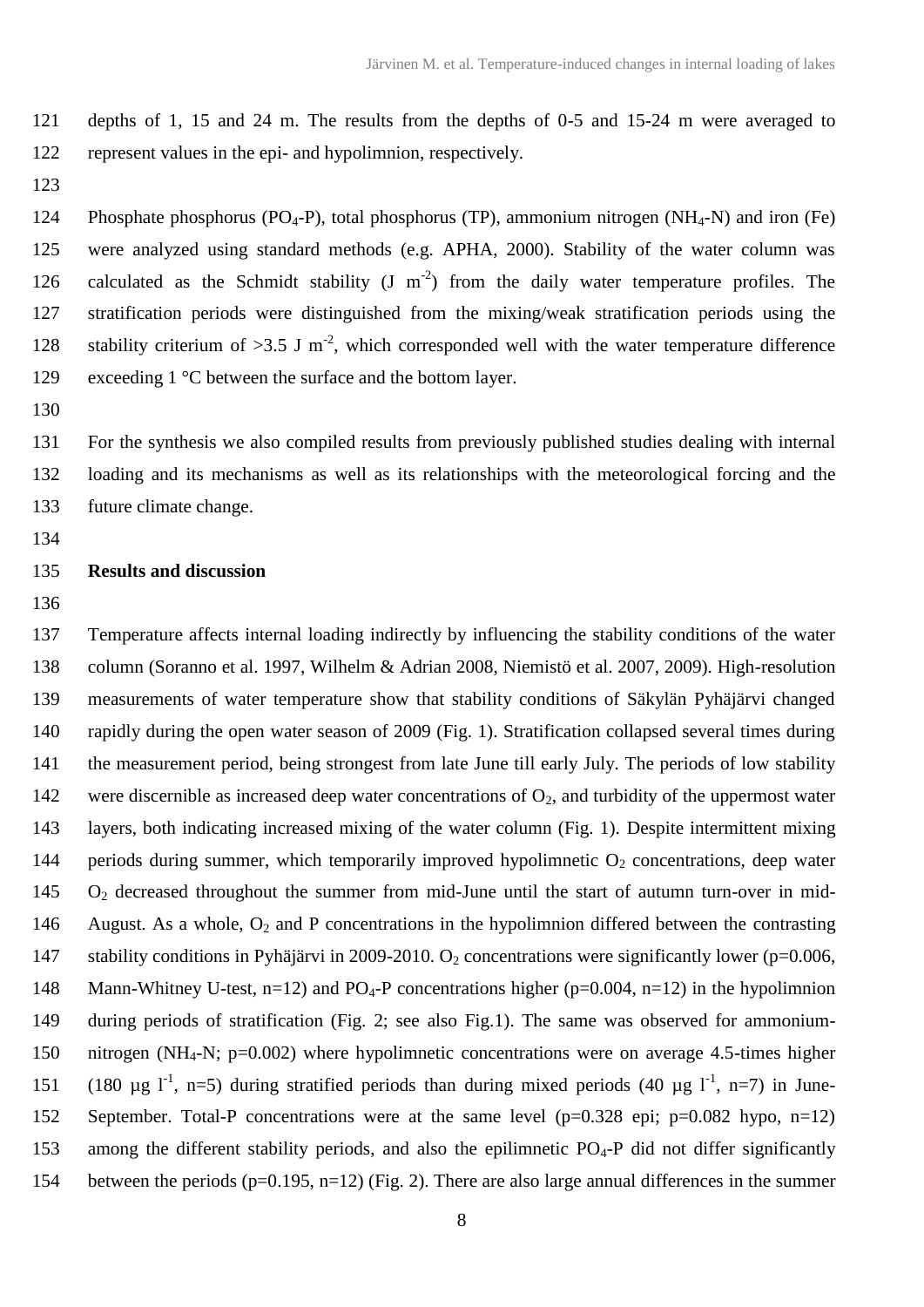$O_2$  and nutrient concentrations in Pyhäjärvi (Fig. 3). Deep water (23-25 m) average  $O_2$  concentrations are typically lowest and inorganic N and P concentrations highest in late winter 157 under the ice in 1980-2011. The annual variation in  $PO_4$ -P and NH<sub>4</sub>-N in the deep water layer is also highest during winter. Ice-out in April-May is followed by a complete overturn and the whole water column becomes oxygenated and this with the nutrient uptake by spring phytoplankton could 160 explain the decrease of  $PO_4$ -P and NH<sub>4</sub>-N concentrations also in the hypolimnion (Fig. 3). During 161 summer (June-September)  $O_2$  and nutrient concentrations show high variation between the years depending largely on the prevailing stratification and mixing events. The results of Pyhäjärvi do not allow detection of mechanisms behind the above described patterns in internal nutrient loading in summer, but they are likely related to changes in Redox conditions as well as resuspension (see e.g. Søndergaard et al. 2003). The release of P from sediments often results from Redox-dependent release of P bound to iron and microbial processes which can also happen in shallow well-mixed eutrophic lakes with organic rich sediments because the oxic layer of the sediment cannot prevent release of P from the deeper parts of the sediment (Søndergaard et al. 2003). Fe concentrations were highest near bottom under the ice during winter, and the Fe concentrations and their variation between the years were clearly lower in summer, when Pyhäjärvi was mixing several times. Although resuspended nutrients are generally mostly in particulate form (Ekholm et al. 1997), resuspension has been shown to generally increase both total phosphorus (P) and inorganic P concentrations in the water (Niemistö et al. 2008, French & Petticrew 2007, Søndergaard et al. 2011). The change in total P could not be found in Pyhäjärvi (Fig. 2), possibly due the rather limited number of observations.

 As also indicated by Pyhäjärvi data, temperature can influence directly and indirectly on many key variables responsible for internal loading (Fig. 4, Søndergaard et al. 2003). Mineralization of organic material and the metabolism rates of microbes in the sediment depend on water temperature (e.g. Boström et al. 1982). As a result of frequent mixing of the water column during summer which is typical for many shallow lakes, warmer surface water is transported and mixed to deeper water layers, thus heating the hypolimnion and the upper layers of the sediment. Higher water 183 temperatures in the hypolimnion will accelerate processes in the settled organic material,  $O_2$  consumption and release of P (Boström et al. 1982, Koski-Vähälä et al. 2011, Niemistö 2008). Søndergaard et al. (2012) showed that the seasonal P retention in 21 eutrophic shallow Danish lakes was negatively related to water temperature in summer when higher temperature and a thin oxidized surface sediment layer probably resulted in a Redox-sensitive P release from the sediments. The changes in hypolimnetic temperature are less likely in deep stratified lakes where both increases and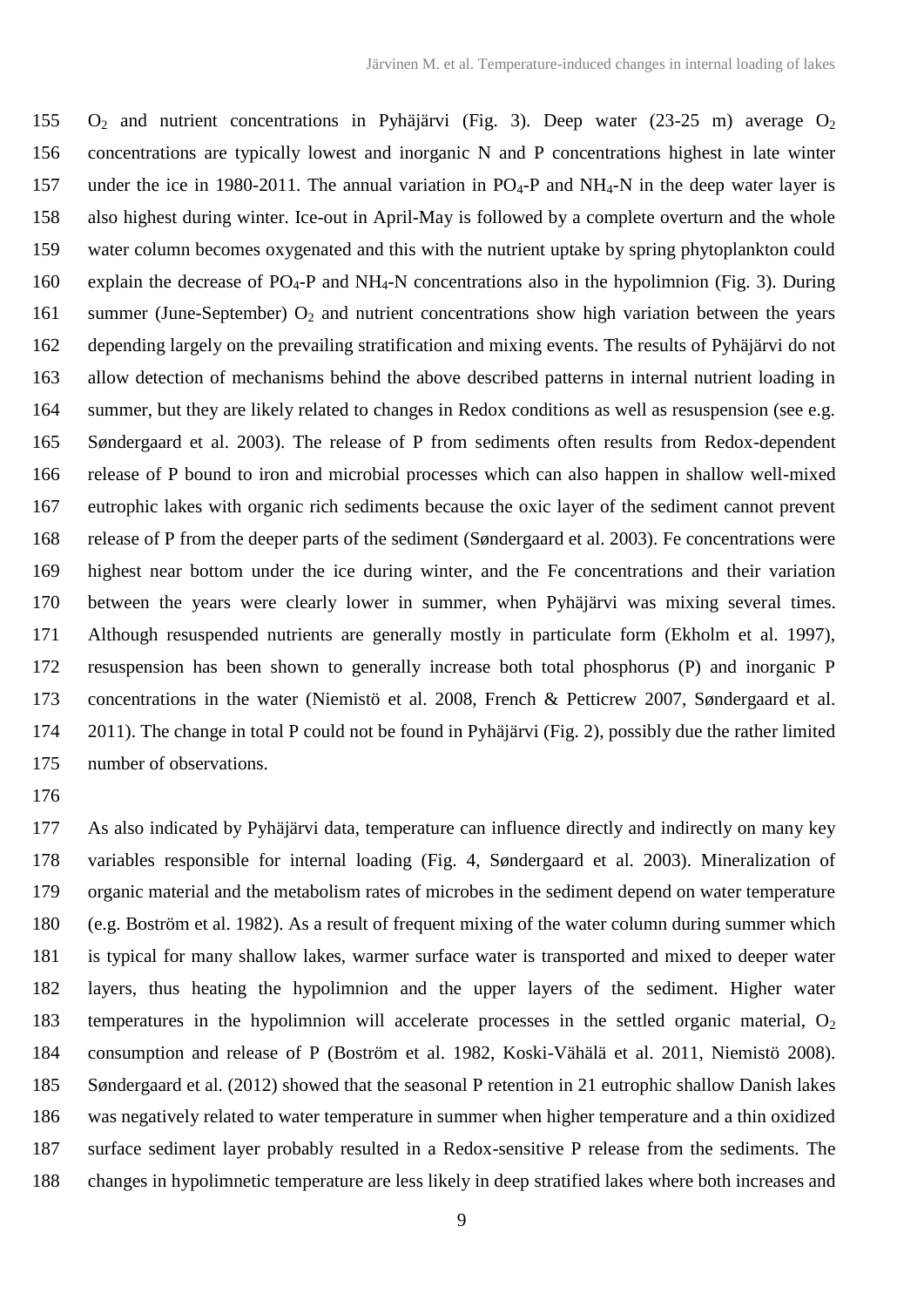decreases have been reported in relation to meteorological forcing (Arvola et al. 2010, Jones et al. 2010).

 Temperature affects directly also the duration of ice-covered period in the lakes of northern Europe (Blenckner et al. 2004). Higher air water temperatures cause earlier ice-break in spring and later freezing in autumn, thus increasing the length of the open water period (Fig. 4, Elo et al. 1998, Blenckner et al. 2010). In deep lakes this may lead, together with higher surface water temperatures, to longer stratification (Blenckner et al. 2010, Jones et al. 2010), which would increase the duration 197 of isolation of deeper water layers and would thus increase the probability for  $O_2$  depletion, decrease in Redox conditions and the dissolution of P from the sediments in eutrophic, but also in humic lakes during summer (Fig. 4, Forsius et al. 2010). However, this does not necessarily lead to significant changes in P concentrations during autumn mixing as with the advent of autumnal 201 circulation, ferrous iron  $(Fe^{2+})$  is rapidly oxidized and a large proportion of the phosphate is precipitated as ferric phosphate (e.g. Wetzel 2001). Despite this, increased mixing may have an important role in the loading of P and for cyanobacterial blooms in summer by deepening of the thermocline and consequent upwelling of nutrients (Soranno et al. 1997).

 In shallow lakes, the prolongation of ice-free period can intensify resuspension and increase the annual load of suspended solids and nutrients from the sediment. For instance, Niemistö et al. 208 (2007) estimated, using scenario model by Kuusisto (1989), that doubling of  $CO<sub>2</sub>$  would increase 28 % the annual loading of total P by resuspension in a shallow and eutrophic basin of Lake Hiidenvesi in southern Finland, due to a shortening of ice-covered period and more intensive mixing during open water period. For deeper Finnish lakes, PROBE model simulations have suggested prolongation of summer stratification (Elo et al. 1998). Longer stratification periods in shallow 213 lakes would increase the importance of  $O<sub>2</sub>$  and Redox conditions relative to resuspension (Behrend et al. 1993). Niemistö (2008) estimated that for some shallow lakes with greater than average turbulence, large littoral areas and small anaerobic hypolimnia, P release from sediments can be much larger than values (10-30% of total loading) for deeper, more stratified lakes.

 As climate change is likely to lead higher water temperatures in summer (Fig. 4, e.g. Arvola et al. 2010) this will evidently favour the occurrence of large-sized cyanobacteria in eutrophic lakes (Paerl & Huisman 2008, Wagner & Adrian 2009, Blenckner et al. 2010, Kosten et al. 2012), that are less edible to grazing zooplankton. This will in turn increase the sedimentation of organic matter 222 and consumption of  $O_2$  in the bottom layers of lakes. High phytoplankton production may also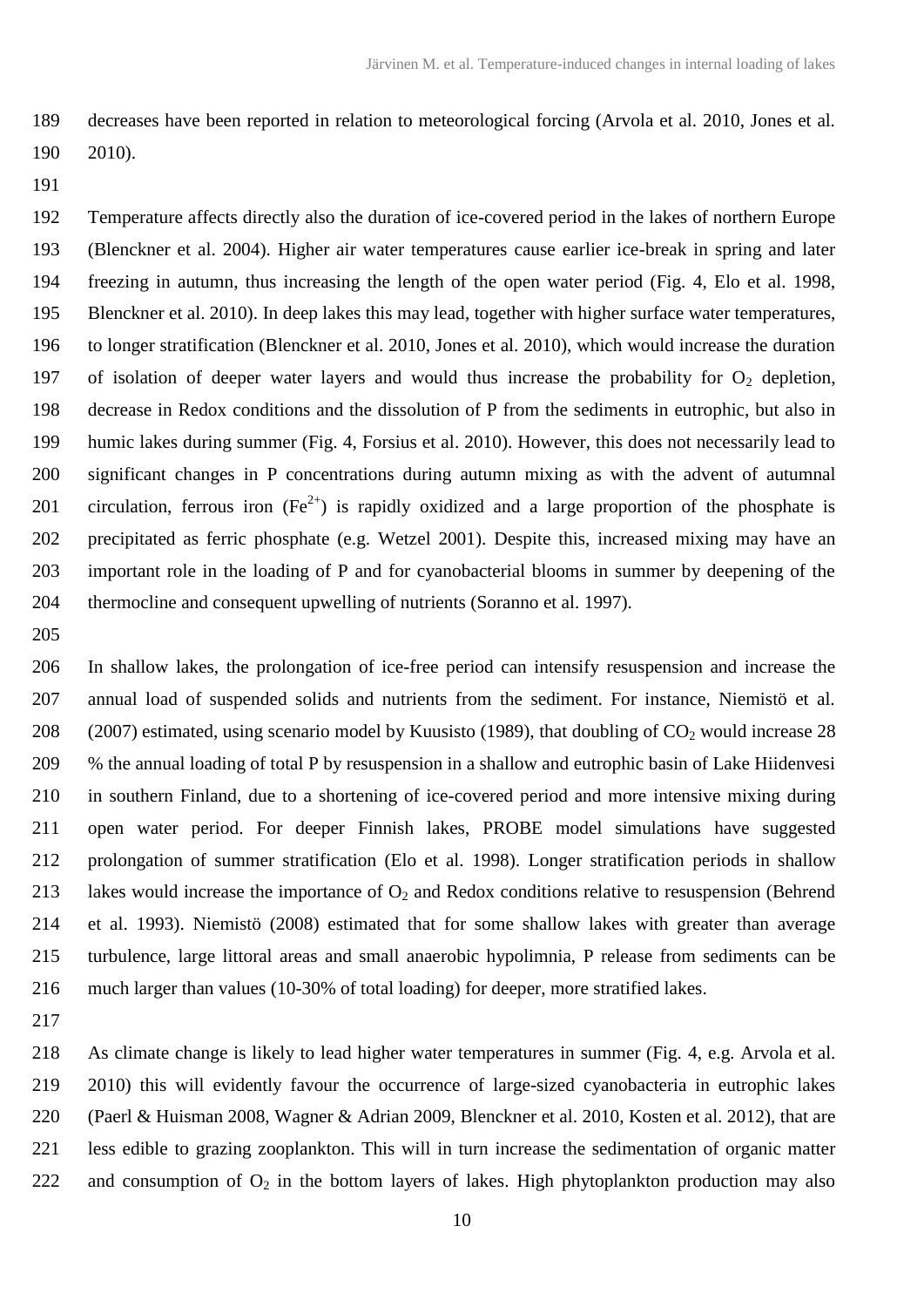223 increase pH to a level (pH  $>9$ ) where P desorption may occur, in particular when the bottom water temperature is high enough, >15°C (Koski-Vähälä et al. 2001, Niemistö 2008, French & Petticrew 2007).

 The lakes in Europe and North America show increasing trends in dissolved organic carbon (water colour), and this so-called brownification has been related to climate-induced changes in precipitation and DOC loading from the catchment to lakes and/or the recovery of lakes and their catchments from acidicification (e.g. Hongve et al. 2004, Monteith et al. 2007). Possible increases in water colour by humic substances in future will influence thermal regime of lakes by affecting the light absorption and stratification characteristics (e.g. Forsius et al. 2010), which are likely reflected also in internal loading.

## **Conclusions**

 To conclude, temperature changes influence internal loading in lakes mainly by modifying the stability conditions of the water column, and influencing the duration of ice-covered period in northern Europe. The exchange of P between sediments and the overlying water depends on the ability of the sediments to retain P, the conditions of the overlying water and the biota within the sediments that modify exchange equilibria and affect P transport back to the water (Boström et al. 1982, Søndergaard et al. 2003). Overall, the results from Pyhäjärvi and literature suggest that the reduction of nutrient loads in particular in shallow lakes suffering from eutrophication may prove difficult in future due to impacts of warmer temperatures that support internal loading.

 

### **Acknowledgements**

 We thank Pyhäjärvi Institute for co-operation and support in sampling and real-time measurements. Funding was received from Tekes, Finnish Funding Agency for Technology and Innovation (CatchLake project), from the European Community's Seventh Framework Programme (FP7/ENV- 2009-1) under grant agreement 244121 (REFRESH project, "Adaptive strategies to Mitigate the Impacts of Climate Change on European Freshwater Ecosystems"), and from the EU LIFE+ Project "Participatory monitoring, forecasting, control and socio-economic impacts of eutrophication and algal blooms in River Basin Districts (GisBloom)", Grant agreement no. LIFE09 ENV/FI/000569.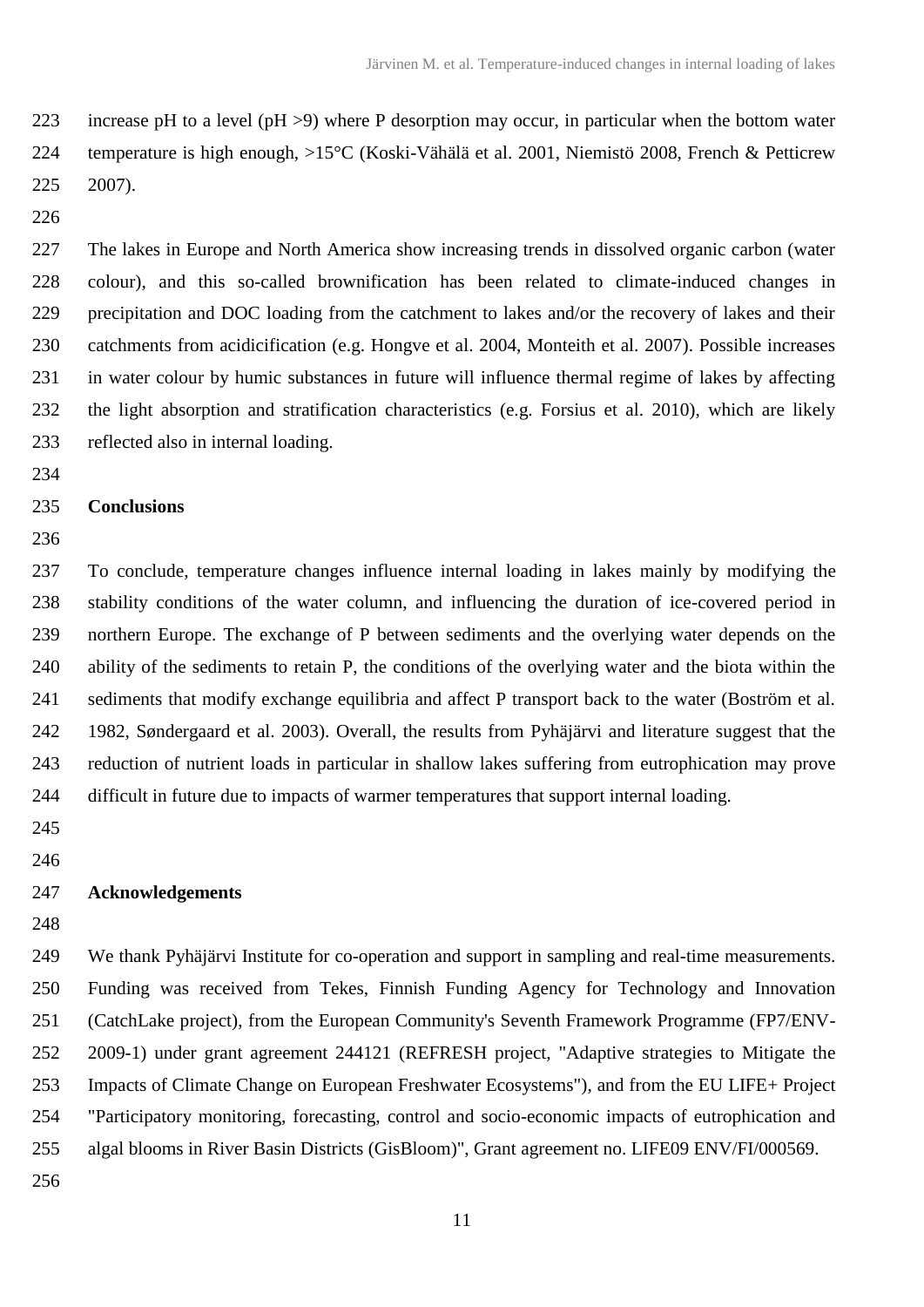| 257 |                                                                                                      |
|-----|------------------------------------------------------------------------------------------------------|
| 258 | <b>References</b>                                                                                    |
| 259 |                                                                                                      |
| 260 | Adrian, R., Waltz, N., Hintze, T., Hoeg, S. & Rusche, R. 1999. Effects of ice duration on plankton   |
| 261 | succession during spring in a shallow polymictic lake. Freshwater Biology 41: 621-632.               |
| 262 |                                                                                                      |
| 263 | Adrian, R., O'Reilly, C. M., Zagarese, H., Baines, S. B., Hessen, D. O., Keller, W., Livingstone, D. |
| 264 | M., Sommaruga, R., Straile, D., Van Donk, E., Weyhenmeyer, Gesa, A. & Winder, M. 2009. Lakes         |
| 265 | as sentinels of climate change. Limology and Oceanography 54: 2283-2297.                             |
| 266 |                                                                                                      |
| 267 | APHA 2000. APHA (American Public Health Association) 1985. Standard methods for the                  |
| 268 | examination of water and wastewater. American Public Health Association. Washington DC, USA.         |
| 269 |                                                                                                      |
| 270 | Arvola, L., George, D., Livingstone, D.M., Järvinen, M., Blenckner, T., Dokulil, M.T., Jennings, E., |
| 271 | Nic Aonghusa, C., Nõges, P., Nõges T., & Weyhenmeyer, G.A. 2010. The impact of the changing          |
| 272 | climate on the thermal characteristics of lakes. In: D.G. George (ed.), The Impact of Climate        |
| 273 | Change on European Lakes. Aquatic Ecology Series 4, DOI 10.1007/978-90-481-2945-4_6,                 |
| 274 | Springer. pp. 85-101.                                                                                |
| 275 |                                                                                                      |
| 276 | Behrend, H., Nixdorf, B. & Pagenkopf, W. G. 1993. Phenomenological description of polymixis          |
| 277 | and influence on oxygen budget and phosphorus release in Lake Müggelsee. Int. Rev. Ges.              |
| 278 | Hydrobiol. 78: 411-421.                                                                              |
| 279 |                                                                                                      |
| 280 | Blenckner, T. 2001. Climate related impacts on a lake – from physics to biology. Ph.D thesis.        |
| 281 | Uppsala University, ISBN 91-554-5184-5.37 pp.                                                        |
| 282 |                                                                                                      |
| 283 | Blenckner, T., Järvinen, M. & Weyhenmeyer, G. A. 2004. Atmospheric circulation and its impacts       |
| 284 | on ice phenology in Scandinavia. Boreal Environment Research 9: 371–380.                             |
| 285 |                                                                                                      |
| 286 | Blenckner, T., Adrian, R., Livingstone, D. M., Jennings, E., Weyhenmeyer, G. A., George, D. G.,      |
| 287 | Jankowski, T., Järvinen, M., Nic Aonghusa, C., Nõges, T., Straile, D. & Teubner, K. 2007. large-     |
| 288 | scale climatic signatures in lakes across Europe: a meta-analysis. Global Change Biology 13: 1314-   |
| 289 | 1326.                                                                                                |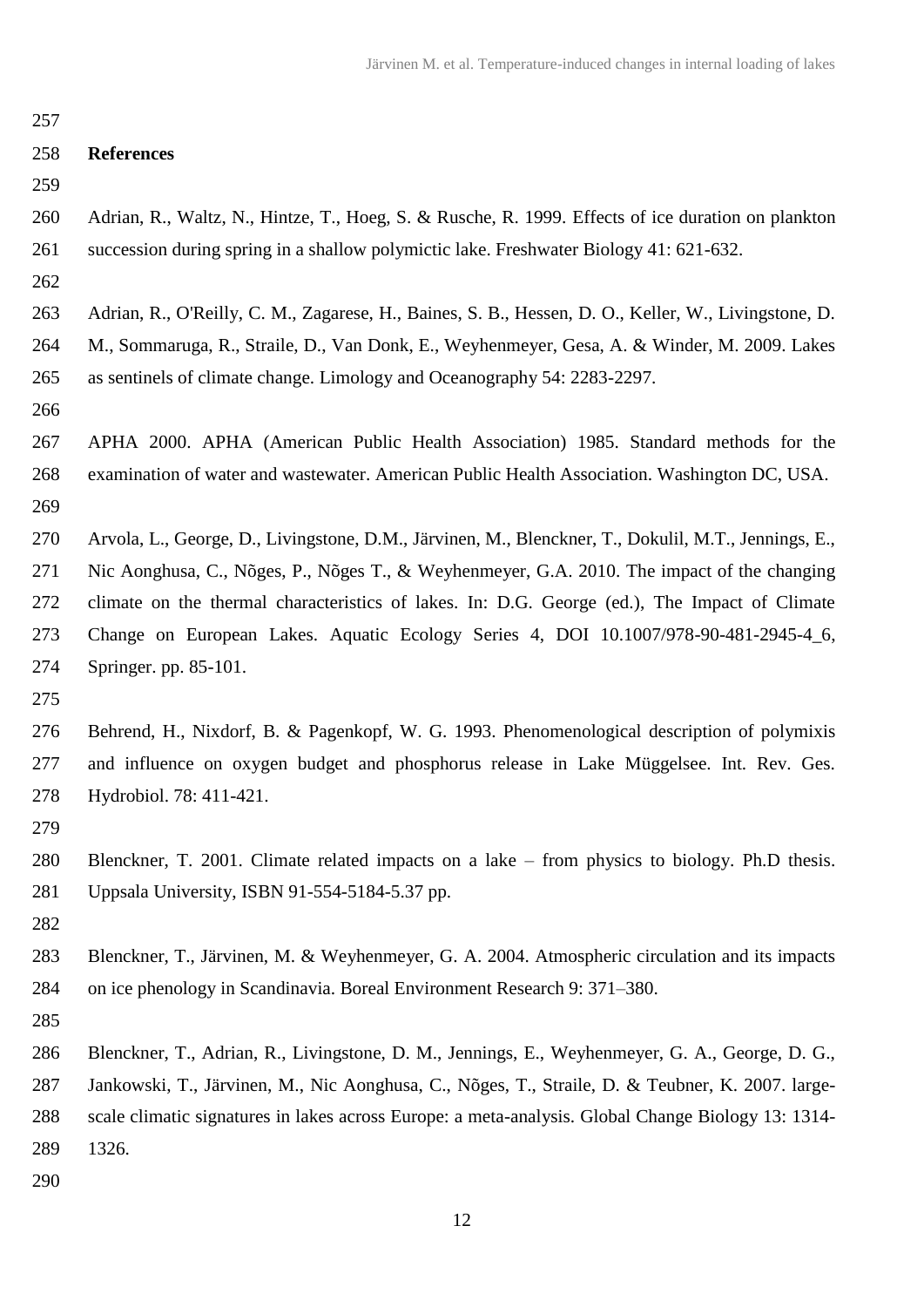- Blenckner, T., Adrian, R., Arvola, L., Järvinen, M., Nõges, P., Nõges, T., Pettersson, K. &
- Weyhenmeyer, G.A. 2010. The impact of climate change on lakes in Northern Europe. In: D.G.
- George (ed.), The Impact of Climate Change on European Lakes. Aquatic Ecology Series 4, DOI
- 10.1007/978-90-481-2945-4\_18, Springer. pp. 339-358.
- 
- Boström, M., Jansson, M. & Forsberg, C. 1982. Phosphorus release from lake sediments. Arch. Hydrobiol. Beih. Ergebn. Limnol. 18: 5-59.
- 
- Ekholm, P. Malve, O. & Kirkkala, T. 1997. [Internal and external loading as regulators of nutrient](http://scholar.google.fi/citations?view_op=view_citation&hl=fi&user=4T-peeUAAAAJ&citation_for_view=4T-peeUAAAAJ:qjMakFHDy7sC)  [concentrations in the agriculturally loaded Lake Pyhäjärvi \(southwest Finland\).](http://scholar.google.fi/citations?view_op=view_citation&hl=fi&user=4T-peeUAAAAJ&citation_for_view=4T-peeUAAAAJ:qjMakFHDy7sC) Hydrobiologia 345: 3-14
- 
- Elo, A.-R., Huttula, T., Peltonen, A. & Virta, J. 1998. The effects of climate change on the temperature conditions of lakes. Boreal Environment Research 3: 137-150.
- 
- Forsius, M., Saloranta, T., Arvola, L., Salo, S., Verta, M., Ala-Opas, P., Rask, M. & Vuorenmaa, J. 2010. Physical and chemical consequences of artificially deepened thermocline in a small humic lake – a paired whole-lake climate change experiment. Hydrol. Earth. Syst. Sci. 14: 2629-2642.
- French, T.D. & Petticrew, E.L. 2007. Chlorophyll *a* seasonality in four shallow eutrophic lakes (northern British Columbia, Canada) and the critical roles of internal phosphorus loading and temperature. Hydrobiologia 575: 285-299.
- 
- Genkai-Kato, M. & Carpenter, S. 2005. Eutrophication due to phosphorus recycling in relation to lake morphometry, temperature, and macrophytes. Ecology 86: 210-219.
- 
- George, G. (ed.) 2010. The impact of climate change on European lakes. Aquatic Ecology Series 4, Springer. 507 pp.
- 
- Gerten, D. & Adrian, R. 2001. Differences in the persistency of the North Atlantic Oscillation signal among lakes. Limnology and Oceanography 46: 448-455.
- 
- Granéli, W. 1999. Internal phosphorus loading in lake Ringsjön. Hydrobiologia 404: 19-26.
-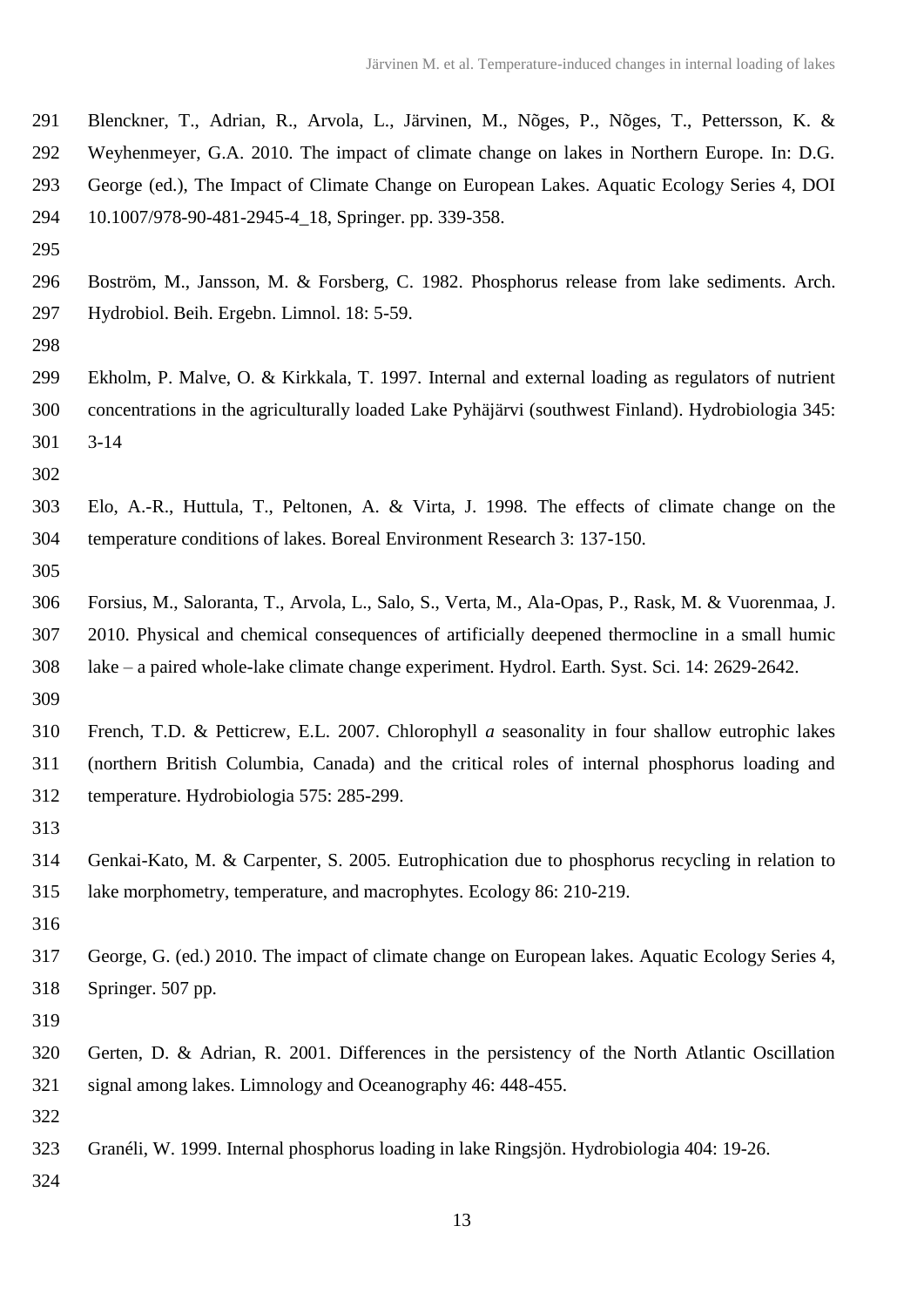- Hongve, D., Riise, G. & Kristiansen, J. F. 2004. Increased colour and organic acid concentrations in
- Norwegian forest lakes and drinking water a result of increased precipitation? Aquatic Science 66: 231–238.
- 

 Håkanson, L., Blenckner, T. & Malmaeus, J. M. 2003. New, general methods to define the deoth separating surface from deep water, outflow and internal loading for mass-balance models for lakes. Ecological Modelling 175: 339-352.

- 
- Håkanson, L. 2004. Internal loading: a new solution to an old problem in aquatic sciences. Lakes & Reservoirs: Research and Management 9: 3-23.
- 

 Imboden, D. M., Lemmin, U, Joller, T. & Schurter, M. 1983. Mixing processes in lakes: mechanisms and ecological relevance. Schweitz. Z. Hydrol. 45: 11-44.

- 
- Jeppesen, E., Jensen, J. P., Søndergaard, M., Lauridsen, T. L., Pedersen, J. & Jensen, L. 1997. Top- down control in freshwater lakes: the role of nutrient state, submerged macrophytes and water depth. Hydrobiologia 342/343: 151-164.
- 

 Jones, I., Sahlberg, J. & Persson, I. 2010. Modelling the impact of climate change on the thermal characteristics of lakes. In: D.G. George (ed.), The Impact of Climate Change on European Lakes. Aquatic Ecology Series 4, DOI 10.1007/978-90-481-2945-4\_7, Springer. pp. 103-120.

- Kallio, K. 1994. Effect of summer weather on internal loading and chlorophyll *a* in a shallow lake: a modeling approach. Hydrobiologia 275/276: 371-378.
- 

 Kallio, K., Koskiaho, J., Lepistö, A., Kiirikki, M. & Tattari, S. 2010. Mitä uutta nykytekniikalla saadaan selville valuma-alue –järvikokonaisuudesta. Mittaukset. In: A. Lepistö A & T. Huttula (eds.), New environmental research and monitoring methods – a pilot study in the Säkylän Pyhäjärvi area. The Finnish Environment 9/2010. Finnish Environment Institute, Helsinki. pp 10-18 (in Finnish with English abstract).

 Kauppi, M. & Saukkonen, P. 2010. Exceptional bloom of cyanobacteria under the ice of Lake Pien- Saimaa. In, H. Simola (ed.), Symposium on Large Lakes 2010 : climate change - changing freshwater ecosystems and society. Reports and studies in forestry and natural sciences; 4.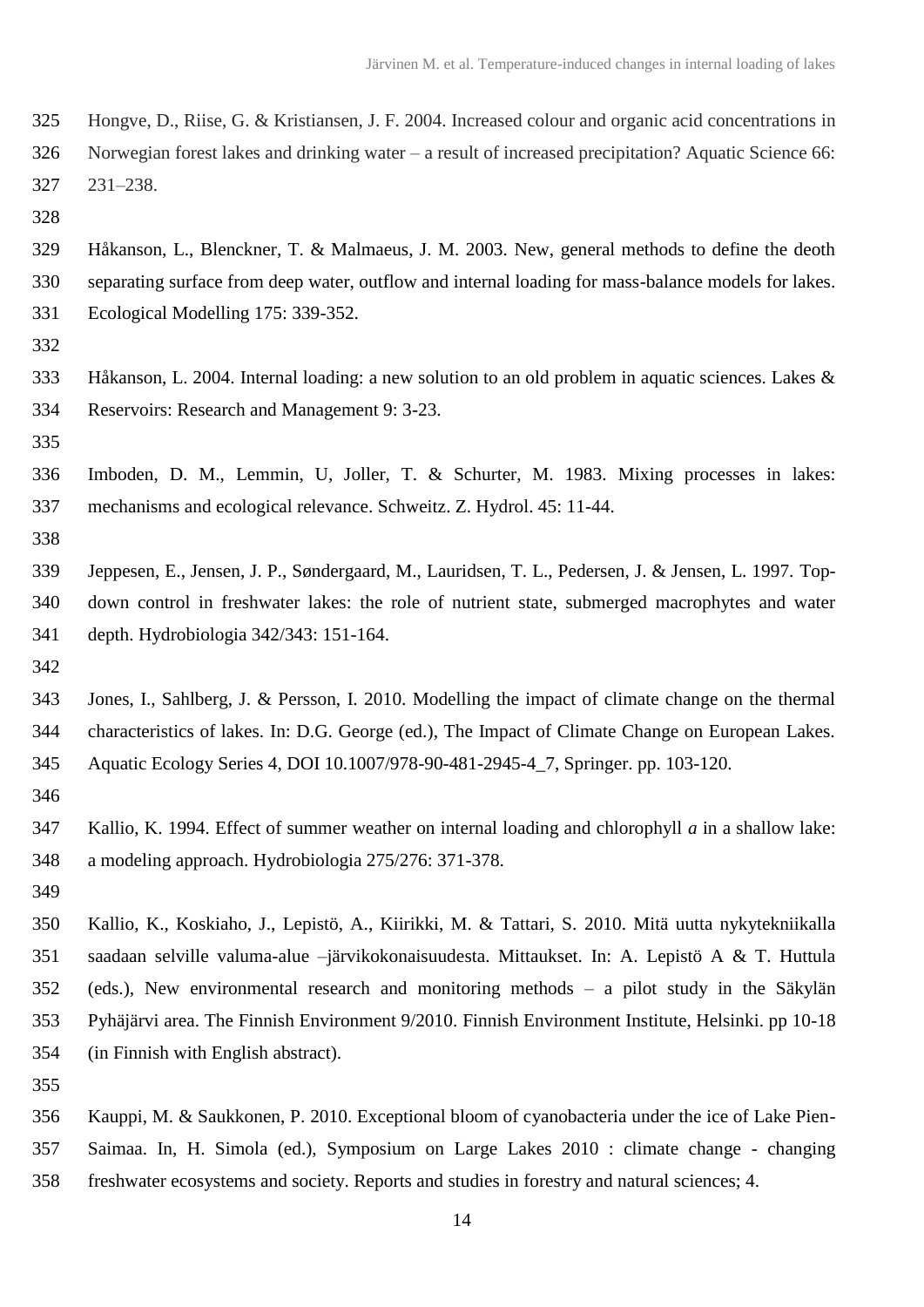|               | <b>SALE</b> |         |
|---------------|-------------|---------|
|               |             |         |
| ۰.<br>۰.<br>× | v           | ۰.<br>٠ |

- Kleeberg, A. & Kozerski, H.-P. 1997. Phosphorus release in lake Großer Müggelsee and its implications for lake restoration. Hydrobiologia 342/343: 9-26.
- Koski-Vähälä, J., Hartikainen, H. & Tallberg, P. 2001. Phosphorus mobilization from various sediment pools in response to increased pH and silicate concentration. Journal of Environmental Quality 30: 546-552.
- 
- Kosten, S., Huszar, V.L.M., Becares, E., Costa, L.S., vanDonk, E., Hansson, L.-A., Jeppesen, E., Kruk, C., Lacerot, G., Mazzeo, N., De Meester, L., Moss, B., Lurling, M., Nõges, T., Romo, S. & Scheffer, M. 2012. Warmer climates boost cyanobacterial dominance in shallow lakes. Global Change Biology 18: 118-126.
- 
- Kõiv, T., Nõges, T. & Laas, A. 2011. Phosphorus retention as a function of external loading, hydraulic turnover time, area and relative depth in 54 lakes and reservoirs. Hydrobiologia 660: 105- 115.
- 
- Kuusisto, E. 1989. Snow and ice non-renewable natural resources in the future. In: Conference on Climate and Water. The Publications of the Academy of Finland. Helsinki.
- 
- Lepistö, A. Huttula, T., Koponen, S. Kallio, K. Lindfors, A., Tarvainen, M. & Sarvala, J. 2010. Monitoring of spatial water quality in lakes by remote sensing and transect measurements. *Aquatic Ecosystem Health & Management* 13(2): 176-184.
- 
- Monteith, D. T., Stoddard, J. L., Evans, C. D., de Wit, H.A., Forsius, M., Høgåsen, T., Wilander, A., Skjelkvåle, B. L., Jeffries, D., Vuorenmaa, J., Keller, B., Kopácek, J. & Vesely, J. 2007. Dissolved organic carbon trends resulting from changes in atmospheric deposition chemistry. Nature 450: 537-541.
- 
- Moss, B., Beklioglu, M., Carvalho, L., Kilinc, S., McGowan, S. & Stephen, D. 1997. Vertically- challenged limnology: contrasts between deep and shallow lakes. Hydrobiologia 342/343: 257-267.
- Niemistö, J. 2008. Sediment resuspension as a water quality regulator in lakes. Ph.D thesis, Univ. Helsinki. 47 pp.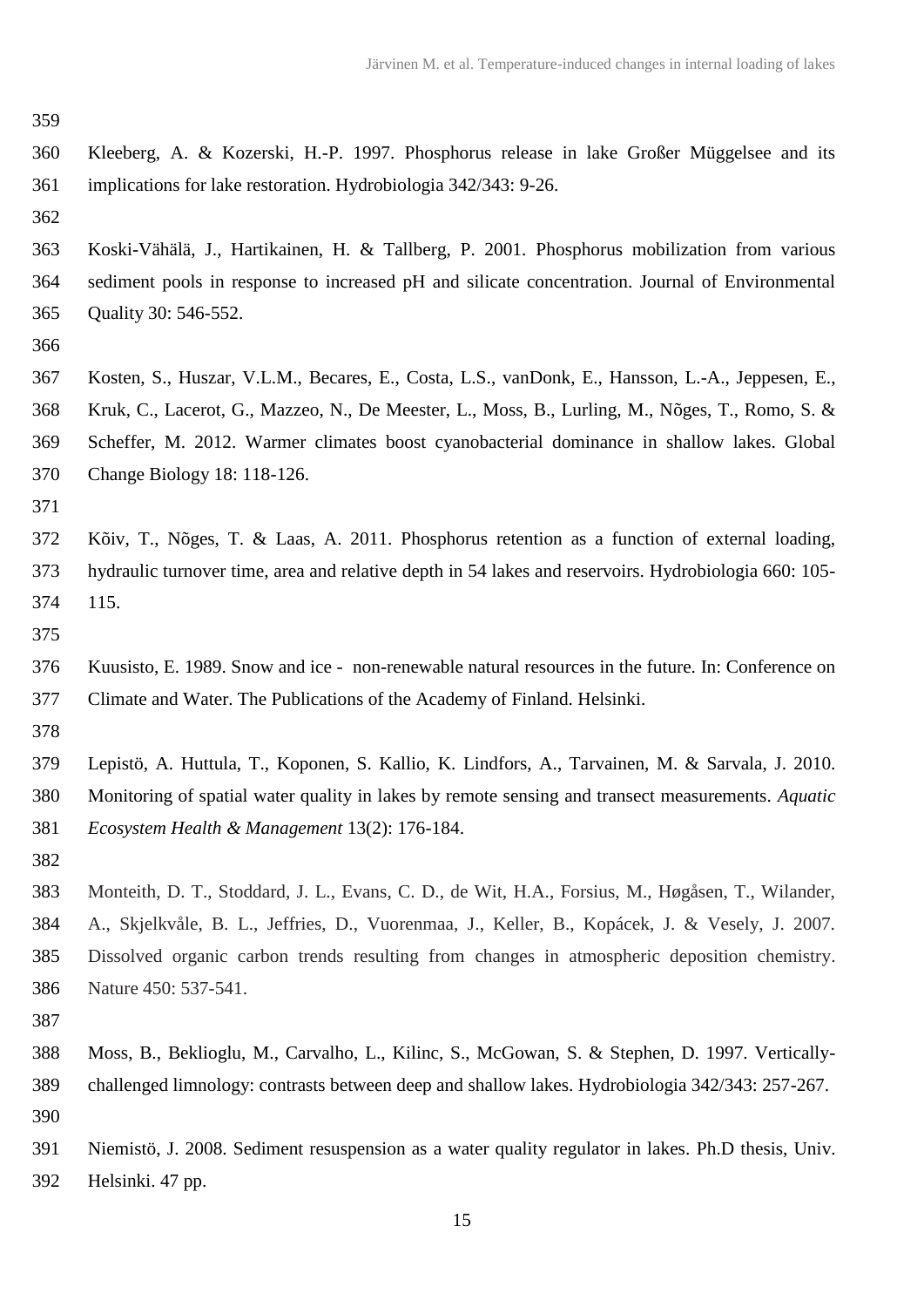- Niemistö, J. P. & Horppila, J. 2007. The contributiomn of ice cover to sediment resuspension in a shallow temperate lake: possible effects of climate change on internal nutrient loading. J. Environ. Qual. 36: 1318-1323.
- 
- Niemistö, J. P., Holmroos, H., Nurminen, L. & Horppila, J. 2009. Resuspension-mediated temporal variation in phosphorus concentrations and internal loading. Journal of Environmental Quality 38: 560-566.
- 
- Nõges, P., Nõges, T., Ghianti, M., Paracchini, B., Pinto Grande, J. & Sena, F. 2011a. Morphometry and trohic state modify the thermal response of lakes to meteorological forcing. Hydrobiologia 667: 241-254.
- 
- Nõges, P., Nõges, T., Ghianti, M., Sena F., Fresner, R., Friedl, M. & Mildner, J. 2011b. Increased nutrient loading and rapid changes in phytoplankton expected with climate change in stratified South European lakes: sensitivity of lakes with different trophic state and catchment properties. Hydrobiologia 667: 255-270.
- 
- Paerl, H.W. & Huisman, J. 2008. Climate blooms like it hot. Science 320: 57-58.
- 
- Soranno, P. A., Carpenter, S. R. & Lathrop, R. C. 1997. Internal phosphorus loading in lake Mendota: response to external loads and weather. Canadian Journal of Fisheries and Aquatic Sciences 54: 1883-1893.
- 
- Søndergaard, M., Jensen, J. P. & Jeppesen, E. 2003. Role of sediment and internal loading of phosphorus in shallow lakes. Hydrobiologia 506-509: 135-145.
- 
- Søndergaard, M., Bjerring, R. & Jeppesen, E. 2012. Persistent internal phosphorus loading during summer in shallow eutrophic lakes. Hydrobiologia DOI 10.1007/s10750-012-1091-3.
- 
- van Puijenbroek, P. J. T. M., Janse, J. H. & Knoop, J. M. 2004. Integrated modelling for nutrient
- loading and ecology of lakes in The Netherlands. Ecological Modelling 174: 127-141.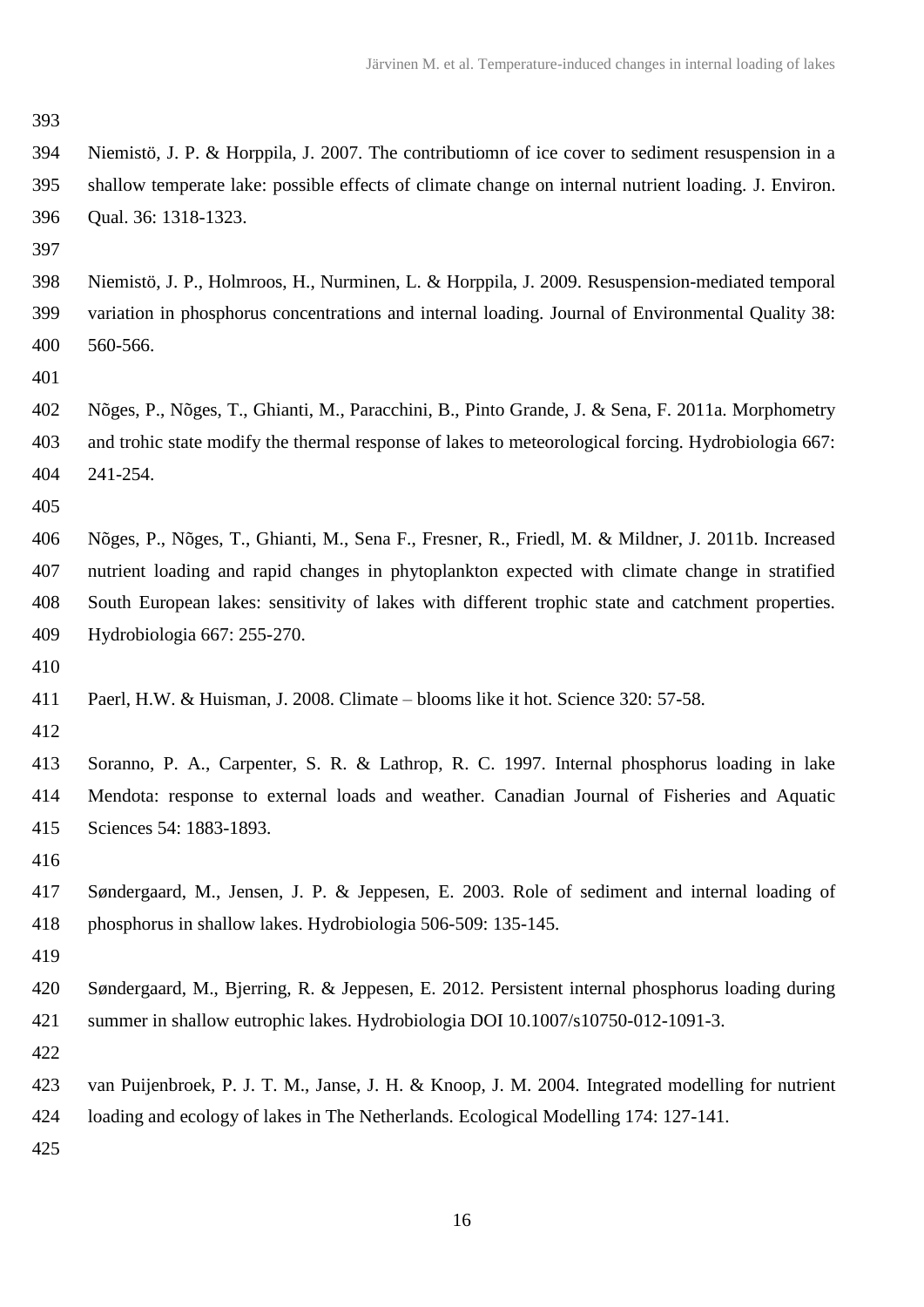Ventelä, A.-M., Kirkkala, T., Lendasse, A., Tarvainen, M., Helminen, H. & Sarvala, J. 2011. Climate-related challenges in long-term management of Säkylän Pyhäjärvi (SW Finland). Hydrobiologia 660: 49-58.

 Wagner, C. & Adrian, R. 2009. Cyanobacteria dominance: quantifying the effects of climate change. Limnology and Oceanography 54: 2460-2468.

 Wetzel, R. G. 2001.Limnology - lake and river ecosystems. Third Edition, Academic Press. 1006 pp.

 Wilhelm, S., Hintze, T., Livingstone, D.M. & Adrian, R. 2006. Long-term response of daily epilimnetic temperature extrema to climate forcing. Canadian Journal of Fisheries and Aquatic Science 63: 2467-2477.

 Wilhelm, S.& Adrian, R. 2008. Impact of summer warming on the thermal characteristics of a polyhumic lake and consequences for oxygen, nutrients and phytoplankton. Freshwater Biology 53:226-237. doi:10.1111/j.1365-2427.2007.01887.x.

 Zohary, T. & Ostrovsky, I. 2011. Ecological impacts of excessive water level fluctuations in stratified freshwater lakes. Inland Waters 1: 47-59.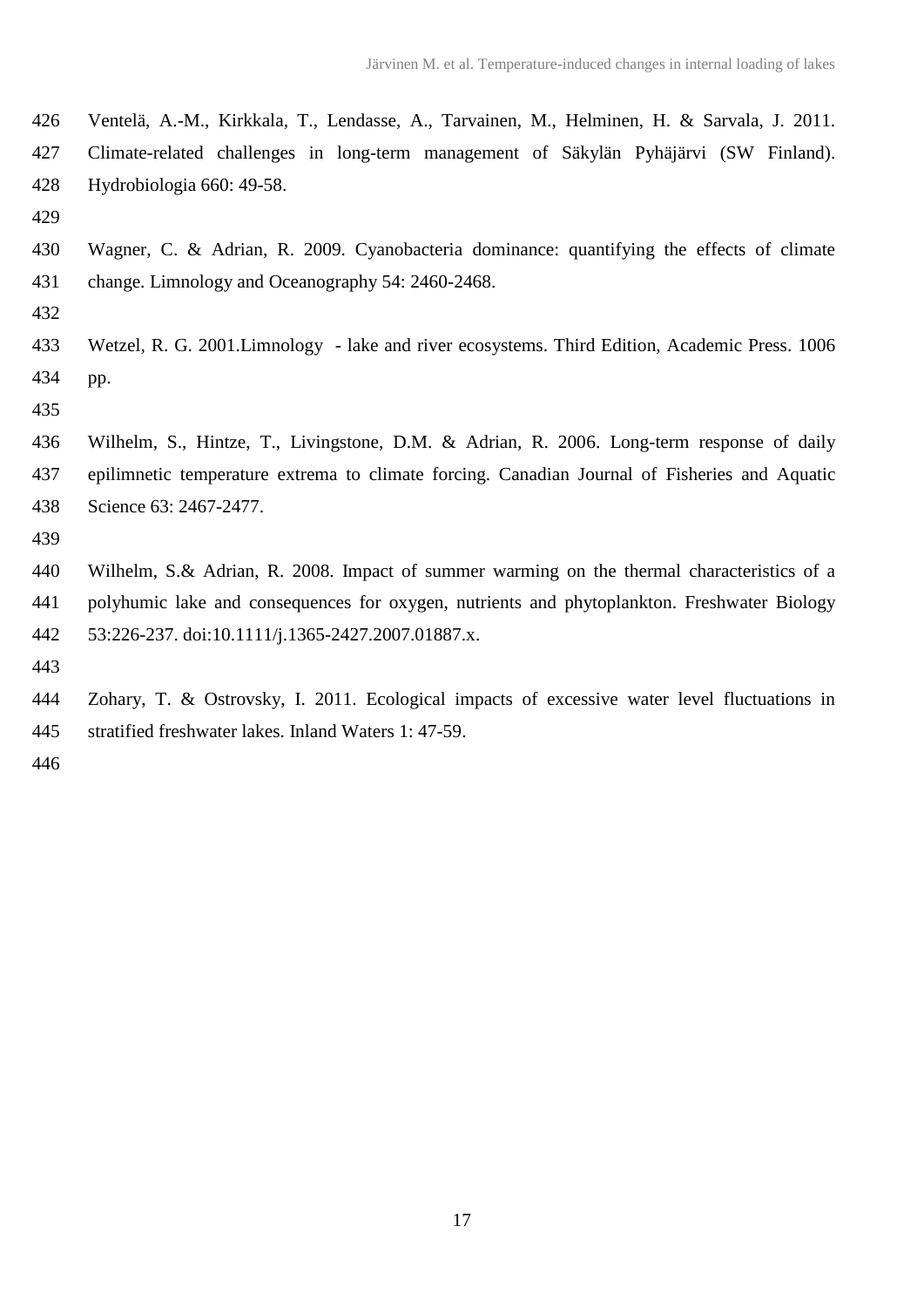### 447 **FIGURE CAPTIONS**

448

449 **Figure 1.** Daily variation of Schmidt stability  $(J \text{ m}^{-2})$  (grey bars), minimum dissolved oxygen 450 concentration  $(O_2 \text{ mg } l^{\text{-}1})$  at 19 m depth (black solid line), and maximum turbidity (FNU) (dashed 451 line) at 1 m depth, and the concentration of phosphate-P (PO<sub>4</sub>-P  $\mu$ g l<sup>-1</sup>) in the hypolimnion (black 452 dots) of Säkylän Pyhäjärvi (SW Finland) in May-October 2009.

453

454 **Figure 2.** Box plot presentation of Schmidt stability  $(J \ m^{-2})$ , dissolved  $O_2$  concentration in 455 hypolimnion (mg l<sup>-1</sup>), phosphate-P (PO<sub>4</sub>-P  $\mu$ g l<sup>-1</sup>) and total phosphorus (tot-P  $\mu$ g l<sup>-1</sup>) in the 456 epilimnion (epi) and hypolimnion (hypo) of Lake Pyhäjärvi during stratified (str) and mixed (mix) 457 periods in June-August 2009-2010. n=5 for str and n=7 for mix, except for stability where n=37 and 458 n=55, respectively. Median values with  $25<sup>th</sup>$  and  $75<sup>th</sup>$  percentiles, and minimum and maximum 459 values (whiskers).  $* =$  statistically significant difference ( $p \le 0.05$ ; Mann-Whitney U-test).

460

**Figure 3.** Mean monthly (1980-2011) concentrations of A) dissolved oxygen (mg  $1^{-1}$ ), B) iron (Fe  $\mu$ g l<sup>-1</sup>), C) phosphate-P (PO<sub>4</sub>-P  $\mu$ g l<sup>-1</sup>) and D) ammonium-nitrogen (NH4-N  $\mu$ g l<sup>-1</sup>) in the hypolimnion (23-25 m) of Lake Pyhäjärvi (SW Finland). Solid smoothed lines = average, broken 464 smoothed lines =  $5<sup>th</sup>$  and  $95<sup>th</sup>$  percentiles. n=5-67 for different months.

465

466 **Figure 4.** A conceptual chart presenting the impacts of increased temperature on key mechanisms 467 of internal loading in shallow lakes. The dashed line separates the epimnion and hypolimnion.  $P =$ 468 phosphorus, Fe = iron, S = sulphur, OC = organic carbon, WT = water temperature,  $O_2$  = dissolved 469 oxygen.

- 470
- 471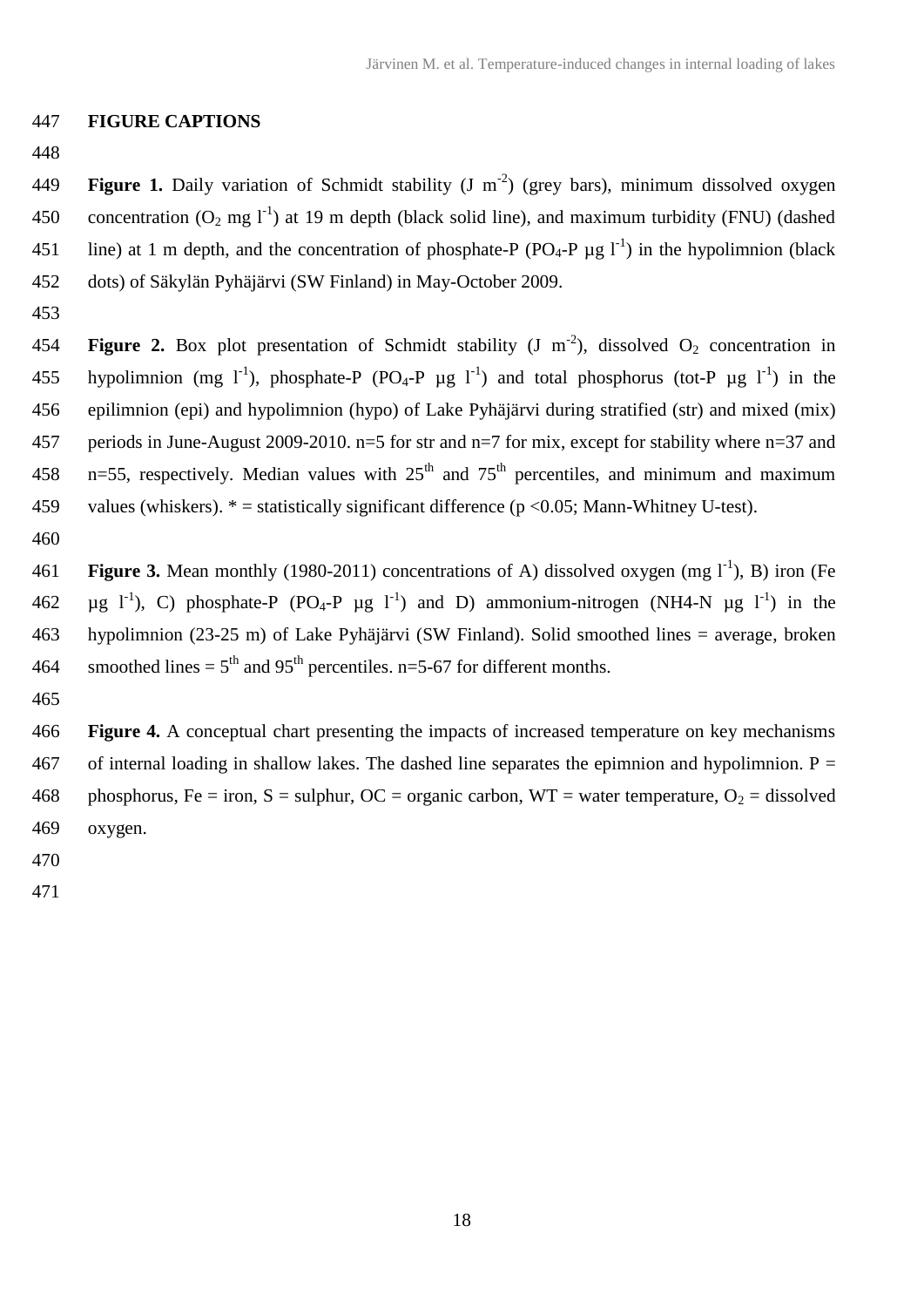$\alpha$  $\,8\,$ 

Turbidity FNU

6

 $\overline{\mathbf{4}}$ 

 $\overline{c}$ 

 $\overline{0}$ 

 $20.10.09$ 



 $21.7.09$ 

14.7.09

 $30.6.09 -$ 

 $7.7.09 -$ 

أطلب

 $18.8.09$ 

25.8.09  $1.9.09 -$ 8.9.09 15.9.09  $22.9.09$ 29.9.09  $6.10.09$ 13.10.09

11.8.09



 $35$ 30

25

 $20$ 

 $15$ 

 $10$ 

5

 $\overline{0}$ 

اللسلسلللا

 $26.5.09$  $2.6.09 9.6.09 -$ 

 $19.5.09 -$ 

أأال

16.6.09

 $23.6.09 -$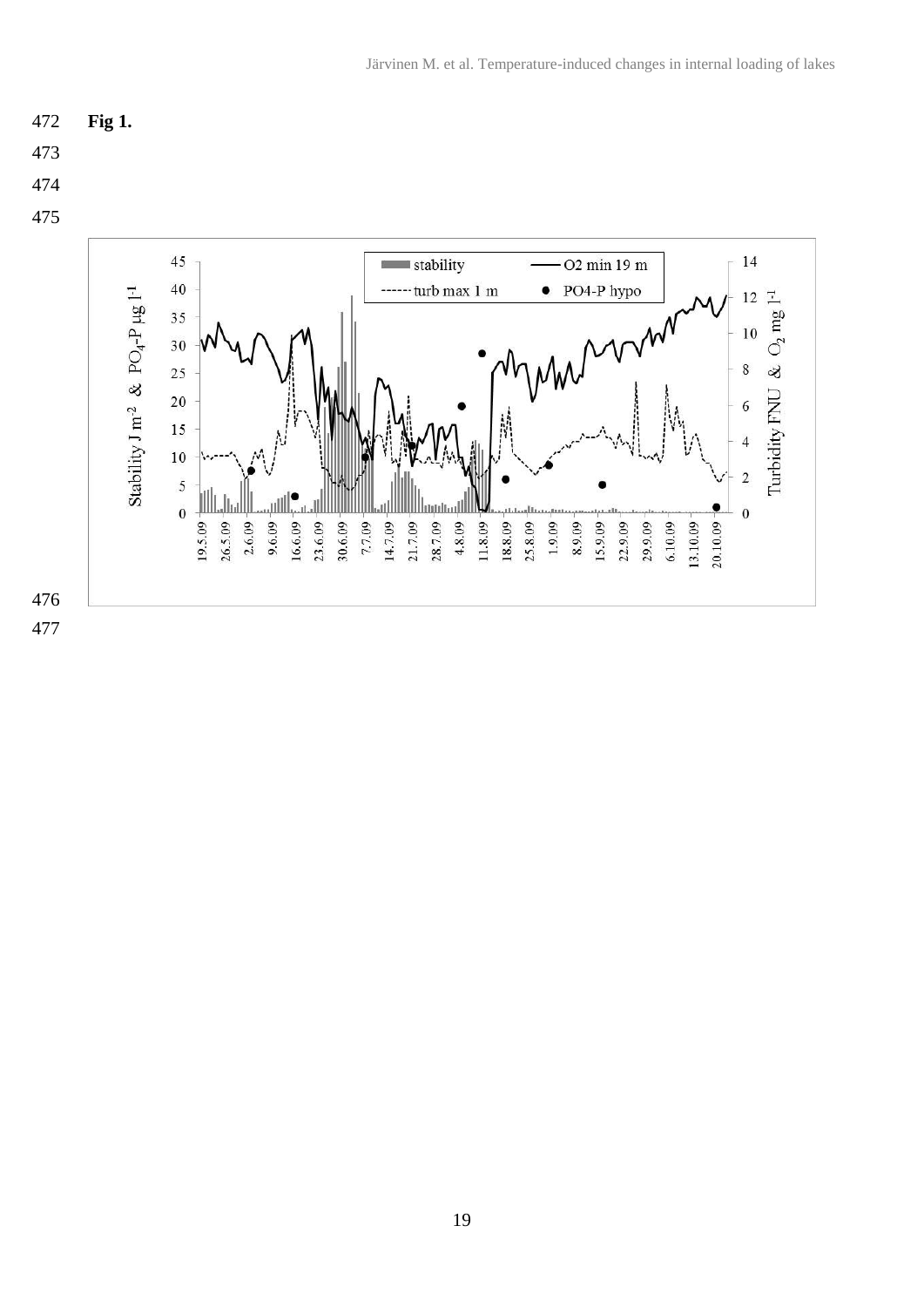



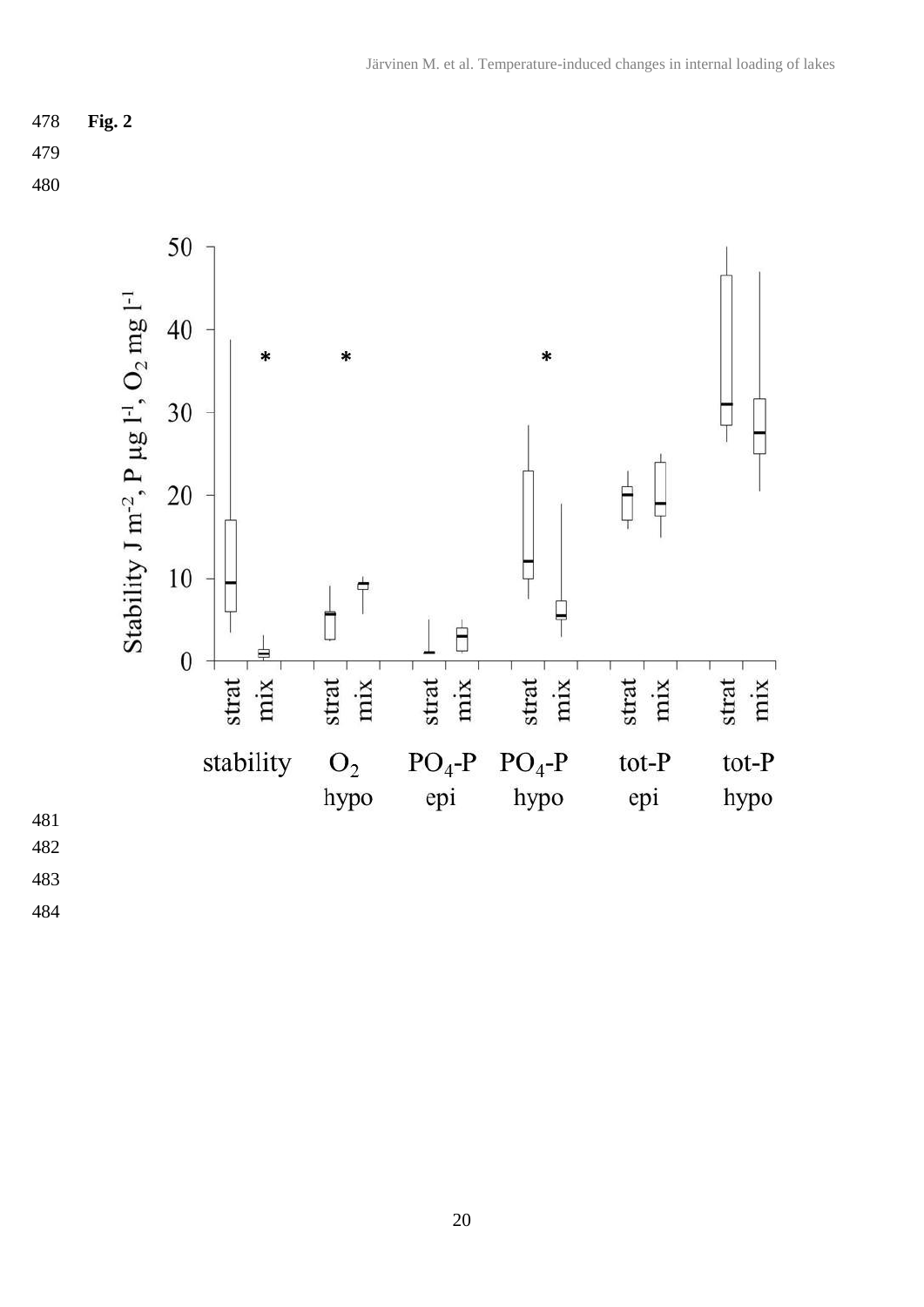